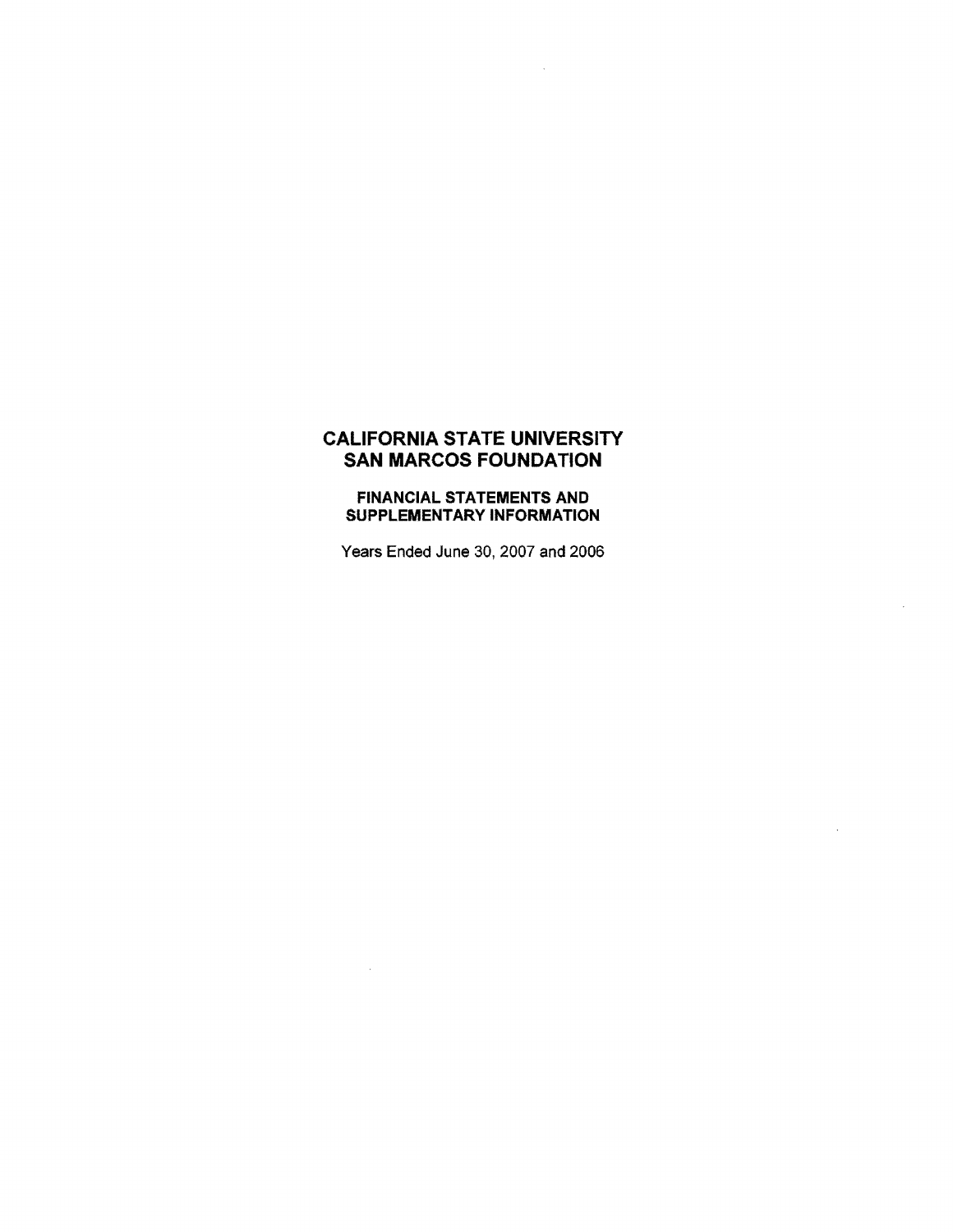FINANCIAL STATEMENTS AND SUPPLEMENTARY INFORMATION

Years Ended June 30, 2007 and 2006

# TABLE OF CONTENTS

|                                                                                                                                                                                                    | Page                   |
|----------------------------------------------------------------------------------------------------------------------------------------------------------------------------------------------------|------------------------|
| INDEPENDENT AUDITORS' REPORT                                                                                                                                                                       | 1                      |
| <b>FINANCIAL STATEMENTS</b>                                                                                                                                                                        |                        |
| <b>Statements of Financial Position</b>                                                                                                                                                            | $\overline{2}$         |
| <b>Statements of Activities</b>                                                                                                                                                                    | $3 - 4$                |
| <b>Statements of Cash Flows</b>                                                                                                                                                                    | 5                      |
| Notes to Financial Statements                                                                                                                                                                      | $6 - 11$               |
| SUPPLEMENTARY AWARDS INFORMATION                                                                                                                                                                   |                        |
| Report on Internal Control over Financial Reporting and on Compliance<br>and Other Matters Based on an Audit of Financial Statements<br>Performed In Accordance with Government Auditing Standards | $13 - 14$              |
| Report on Compliance with Requirements Applicable To Each<br>Major Program and on Internal Control over Compliance in<br>Accordance with OMB Circular A-133                                        | $15 - 16$              |
| Schedule of Expenditures of Federal Awards                                                                                                                                                         | $17 - 18$              |
| Note to Schedule of Expenditures of Federal Awards                                                                                                                                                 | 19                     |
| Schedule of Findings and Questioned Costs                                                                                                                                                          | $20 - 21$              |
| SUPPLEMENTARY CALIFORNIA STATE UNIVERSITY SAN MARCOS SUPPORTING SCHEDULES                                                                                                                          |                        |
| California State University San Marcos Supporting Schedules<br>California State University San Marcos Footnotes to Supporting Schedules                                                            | $23 - 24$<br>$25 - 31$ |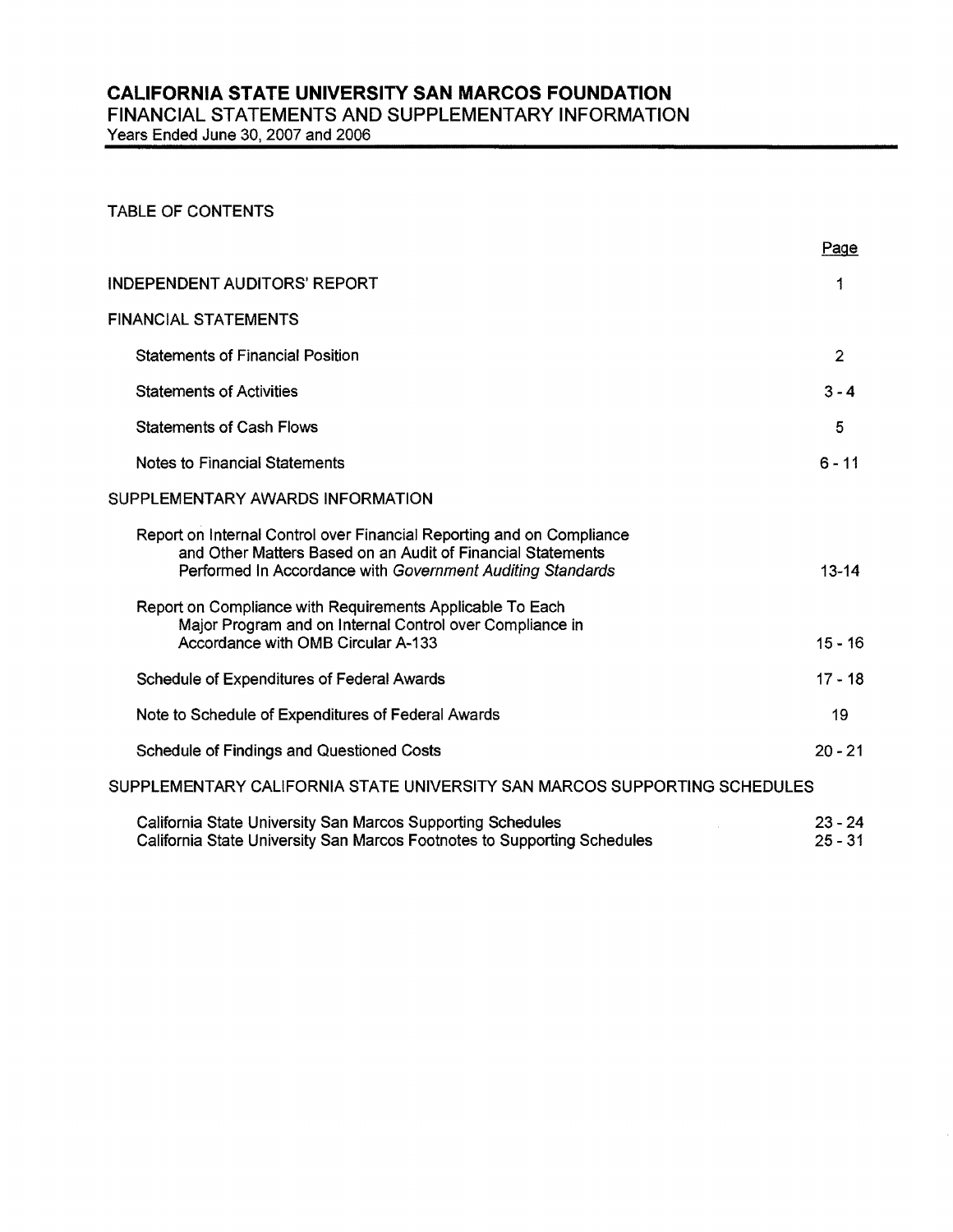

 $~\blacksquare~$  CARLSBAD | ESCONDIDO | PORTLAND (:) CARI SBAD 5946 Priestly Dr., Ste. 200, Carlsbad, CA 92008-8848 phone 760.431.8440 fax 760.431.9052

#### INDEPENDENT AUDITORS' REPORT

Board of Directors California State University San Marcos Foundation San Marcos, California

We have audited the accompanying statements of financial position of California State University San Marcos Foundation (a nonprofit organization) as of June 30, 2007 and 2006, and the related statements of activities, and cash flows for the years then ended. These financial statements are the responsibility of California State University San Marcos Foundation's management. Our responsibility is to express an opinion on these financial statements based on our audits.

We conducted our audits in accordance with auditing standards generally accepted in the United States of America, and the standards applicable to financial audits contained in Government Auditing Standards, issued by the Comptroller General of the United States. Those standards require that we plan and perform the audits to obtain reasonable assurance about whether the financial statements are free of material misstatement. An audit includes examining, on a test basis, evidence supporting the amounts and disclosures in the financial statements. An audit also includes assessing the accounting principles used and the significant estimates made by management, as well as evaluating the overall financial statement presentation. We believe that our audits provide a reasonable basis for our opinion.

In our opinion, the financial statements referred to above present fairly, in all material respects, the financial position of California State University San Marcos Foundation as of June 30, 2007 and 2006, and the changes in its net assets and its cash flows for the years then ended in conformity with accounting principles generally accepted in the United States of America.

In accordance with Government Auditing Standards, we have also issued our report dated September 27, 2007 on our consideration of California State University San Marcos Foundation's internal control over financial reporting and on our tests of its compliance with certain provisions of laws, regulations, contracts, and grant agreements and other matters. The purpose of that report is to describe the scope of our testing of internal control over financial reporting and compliance and the results of that testing, and not to provide an opinion on the internal control over financial reporting or on compliance. That report is an integral part of an audit performed in accordance with Government Auditing Standards and should be considered in assessing the results of our audits.

Our audits were performed for the purpose of forming an opinion on the basic financial statements of California State University San Marcos Foundation taken as a whole. The accompanying schedules of expenditures of federal awards and findings and questioned costs are presented for purposes of additional analysis as required by U.S. Office of Management and Budget Circular A-133, Audits of States, Local Governments, and Non-Profit Organizations and are not a required part of the basic financial statements. The accompanying California State University San Marcos supporting schedules as required by California State University San Marcos are presented for purposes of additional analysis and are not a required part of the basic financial statements. Such information has been subjected to the auditing procedures applied in the audits of the basic financial statements and, in our opinion, is fairly stated, in all material respects, in relation to the basic financial statements taken as a whole ..

AKT LLP

Carlsbad, California October 9, 2007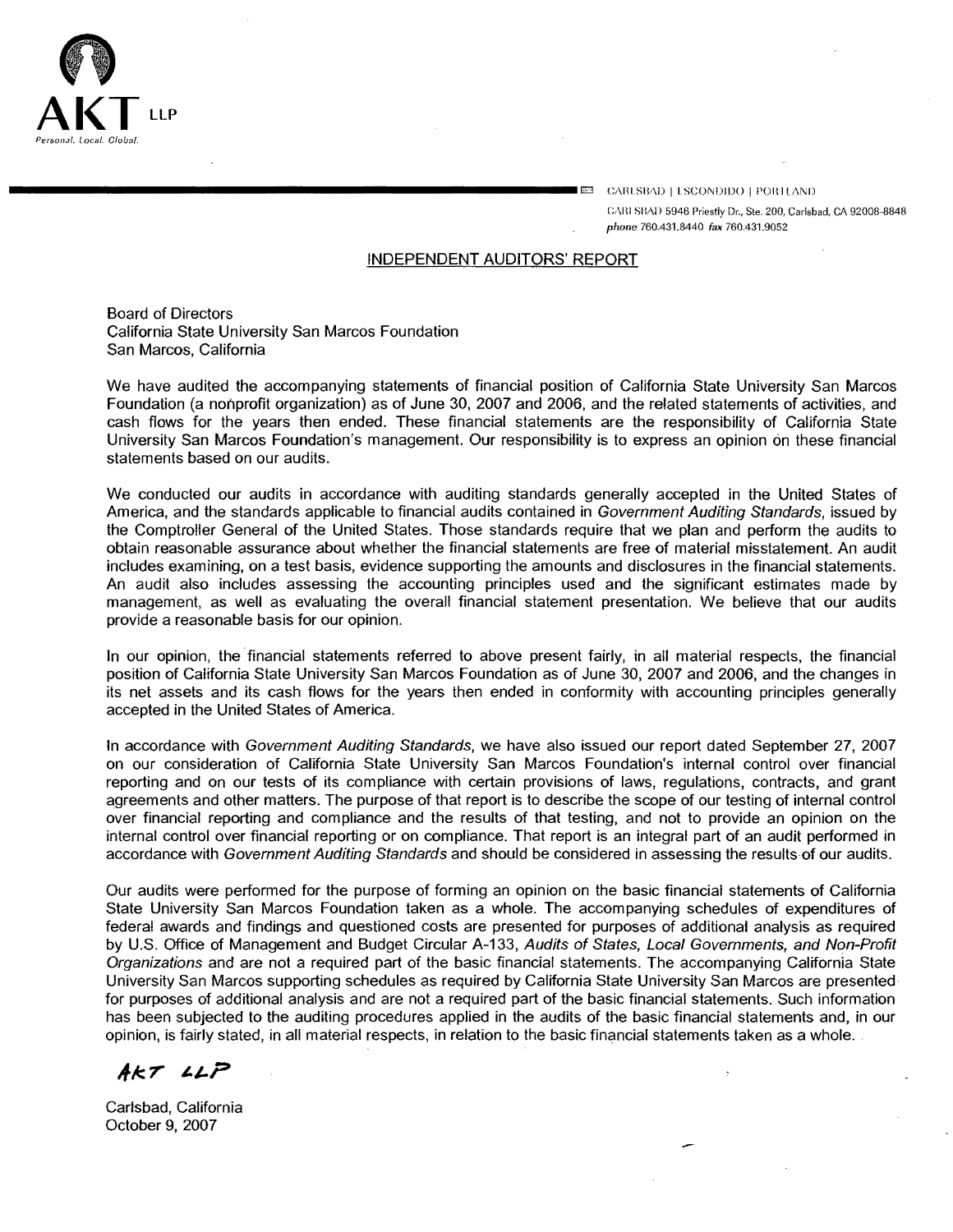STATEMENTS OF FINANCIAL POSITION

June 30, 2007 and 2006

|                                                            |                                     | 2007                         |     | 2006                    |
|------------------------------------------------------------|-------------------------------------|------------------------------|-----|-------------------------|
| <b>ASSETS</b>                                              |                                     |                              |     |                         |
| <b>CURRENT ASSETS</b>                                      |                                     |                              |     |                         |
| Cash<br>Accounts receivable, sponsored programs            |                                     | \$<br>8,792,749<br>2,023,077 | -\$ | 7,667,847<br>1,672,708  |
| Other receivables                                          |                                     | 174,887                      |     | 182,013                 |
| Deposits                                                   |                                     | 162,925                      |     | 582,691                 |
| Pledges receivable, net                                    |                                     | 889,003                      |     | 783,896                 |
| Current portion of note receivable - related party         |                                     | 65,814                       |     | 62,089                  |
| Inventory                                                  |                                     | 729,841                      |     | 647,328                 |
|                                                            | TOTAL CURRENT ASSETS                | 12,838,296                   |     | 11,598,572              |
| <b>OTHER ASSETS</b>                                        |                                     |                              |     |                         |
| Cash - restricted for endowment                            |                                     | 1,002,857                    |     | 1,191,536               |
| Pledges receivable, net                                    |                                     | 1,058,074                    |     | 1,247,409               |
| Investments                                                |                                     | 14,122,701                   |     | 12,306,214              |
| Other assets                                               |                                     | 195,972                      |     | 216,230                 |
| Notes receivable - related parties, net of current portion |                                     | 229,486                      |     | 471,972                 |
| Property and equipment, net                                | <b>TOTAL OTHER ASSETS</b>           | 7,290,816<br>23,899,906      |     | 2,408,096<br>17,841,457 |
|                                                            |                                     |                              |     |                         |
|                                                            | TOTAL ASSETS                        | \$<br>36,738,202             | \$  | 29,440,029              |
| <b>LIABILITIES AND NET ASSETS</b>                          |                                     |                              |     |                         |
| <b>CURRENT LIABILITIES</b>                                 |                                     |                              |     |                         |
| Accounts payable                                           |                                     | \$<br>1,408,365              | -S  | 583,342                 |
| Deferred revenue                                           |                                     | 685,803                      |     | 482,696                 |
| Accrued payroll and benefits                               |                                     | 648,950                      |     | 635,807                 |
| Other current liabilities                                  |                                     | 118,437                      |     | 134,959                 |
|                                                            | <b>TOTAL CURRENT LIABILITIES</b>    | 2,861,555                    |     | 1,836,804               |
|                                                            |                                     |                              |     |                         |
| <b>NET ASSETS</b><br>Unrestricted                          |                                     |                              |     |                         |
| Board designated:                                          |                                     |                              |     |                         |
| Operating reserves                                         |                                     | 3,647,641                    |     | 3,434,078               |
| Program reserves                                           |                                     | 2,151,053                    |     | 2,271,559               |
| Campus programs                                            |                                     | 6,612,300                    |     | 932,098                 |
| Equipment                                                  |                                     | 1,113,418                    |     | 1,218,457               |
| Scholarship                                                |                                     | 303,809                      |     | 278,288                 |
| Total unrestricted                                         |                                     | 13,828,221                   |     | 8,134,480               |
| Temporarily restricted                                     |                                     | 7,347,465                    |     | 7,126,512               |
| Permanently restricted                                     |                                     | 12,700,961                   |     | 12,342,233              |
|                                                            | TOTAL NET ASSETS                    | 33,876,647                   |     | 27,603,225              |
|                                                            | TOTAL LIABILITIES AND NET ASSETS \$ | 36,738,202 \$                |     | 29,440,029              |

See notes to financial statements.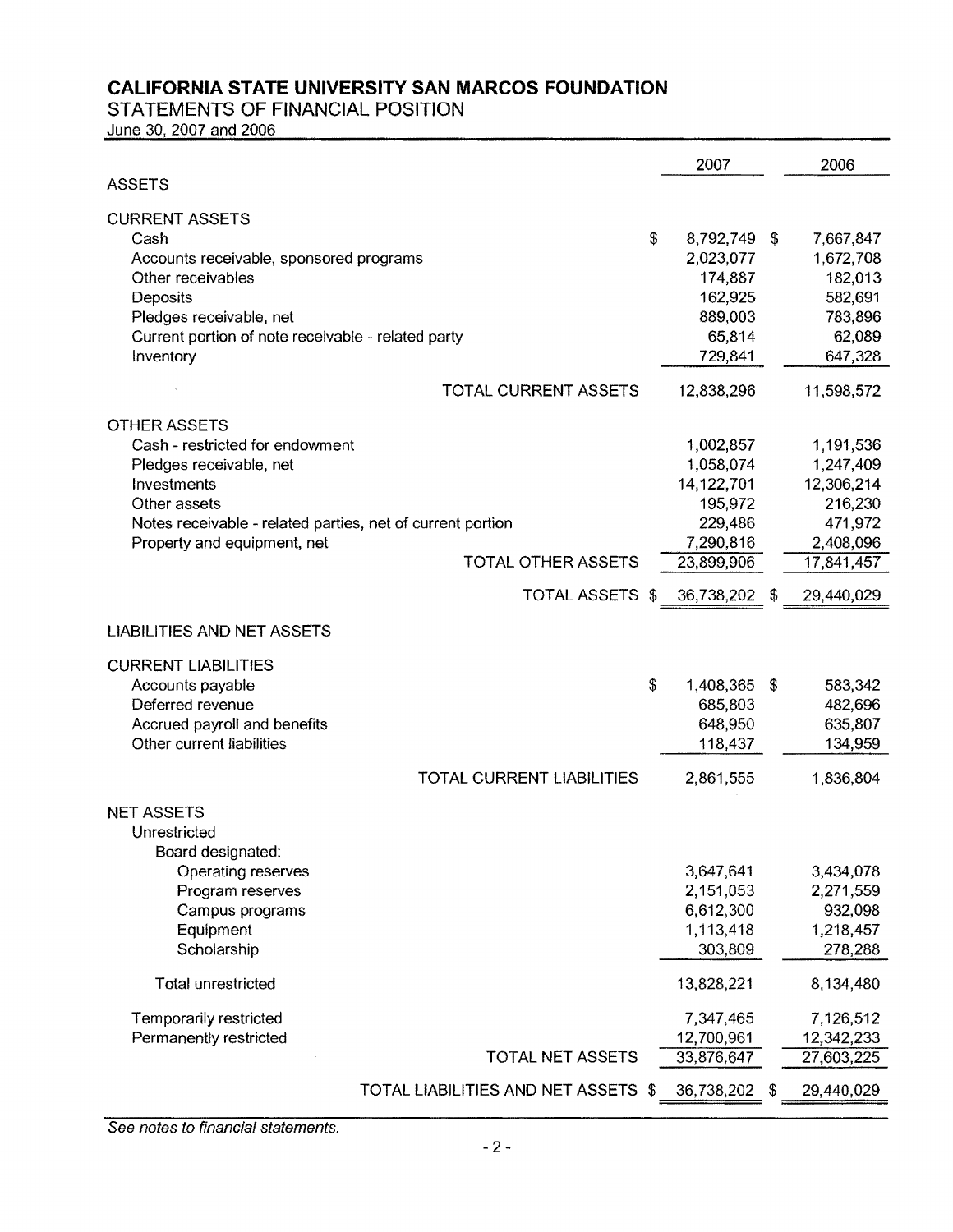**STATEMENT OF ACTIVITIES**  Year Ended June 30, 2007

|                                       | Unrestricted       |     | Temporarily<br>Restricted | Permanently<br>Restricted | Total      |
|---------------------------------------|--------------------|-----|---------------------------|---------------------------|------------|
| REVENUE, GAINS AND OTHER SUPPORT      |                    |     |                           |                           |            |
| Federal grants and contracts          | \$<br>5,164,634 \$ |     |                           | \$<br>- \$                | 5,164,634  |
| Other sponsored programs              | 7,143,986          |     |                           |                           | 7,143,986  |
| Campus programs                       | 1,934,190          |     |                           |                           | 1,934,190  |
| Commercial operations                 | 5,575,541          |     |                           |                           | 5,575,541  |
| Contributions                         | 456,358            |     | 497,279                   | 358,728                   | 1,312,365  |
| Investment income                     | 763,069            |     | 667,823                   |                           | 1,430,892  |
| Net realized and unrealized gains     |                    |     |                           |                           |            |
| on investments                        |                    |     | 808,533                   |                           | 808,533    |
| Rental income                         | 382,905            |     |                           |                           | 382,905    |
| Net assets released from restriction, |                    |     |                           |                           |            |
| satisfaction of program restrictions  | 1,752,682          |     | (1,752,682)               |                           |            |
| TOTAL REVENUE, GAINS                  |                    |     |                           |                           |            |
| AND OTHER SUPPORT                     | 23, 173, 365       |     | 220,953                   | 358,728                   | 23,753,046 |
| <b>EXPENSES</b>                       |                    |     |                           |                           |            |
| Program services                      |                    |     |                           |                           |            |
| Sponsored programs                    | 6,386,468          |     |                           |                           | 6,386,468  |
| Campus programs                       | 3,349,575          |     |                           |                           | 3,349,575  |
| Commercial operations                 | 5,466,008          |     |                           |                           | 5,466,008  |
| Student scholarships                  | 448,100            |     |                           |                           | 448,100    |
| Occupancy and student housing         | 126,034            |     |                           |                           | 126,034    |
| Total program services                | 15,776,185         |     |                           |                           | 15,776,185 |
| General administration                | 1,703,439          |     |                           |                           | 1,703,439  |
| <b>TOTAL EXPENSES</b>                 | 17,479,624         |     |                           |                           | 17,479,624 |
| <b>INCREASE IN NET ASSETS</b>         | 5,693,741          |     | 220,953                   | 358,728                   | 6,273,422  |
| NET ASSETS AT BEGINNING OF YEAR       | 8,134,480          |     | 7,126,512                 | 12,342,233                | 27,603,225 |
| NET ASSETS AT END OF YEAR \$          | 13,828,221         | -\$ | 7,347,465 \$              | 12,700,961<br>- \$        | 33,876,647 |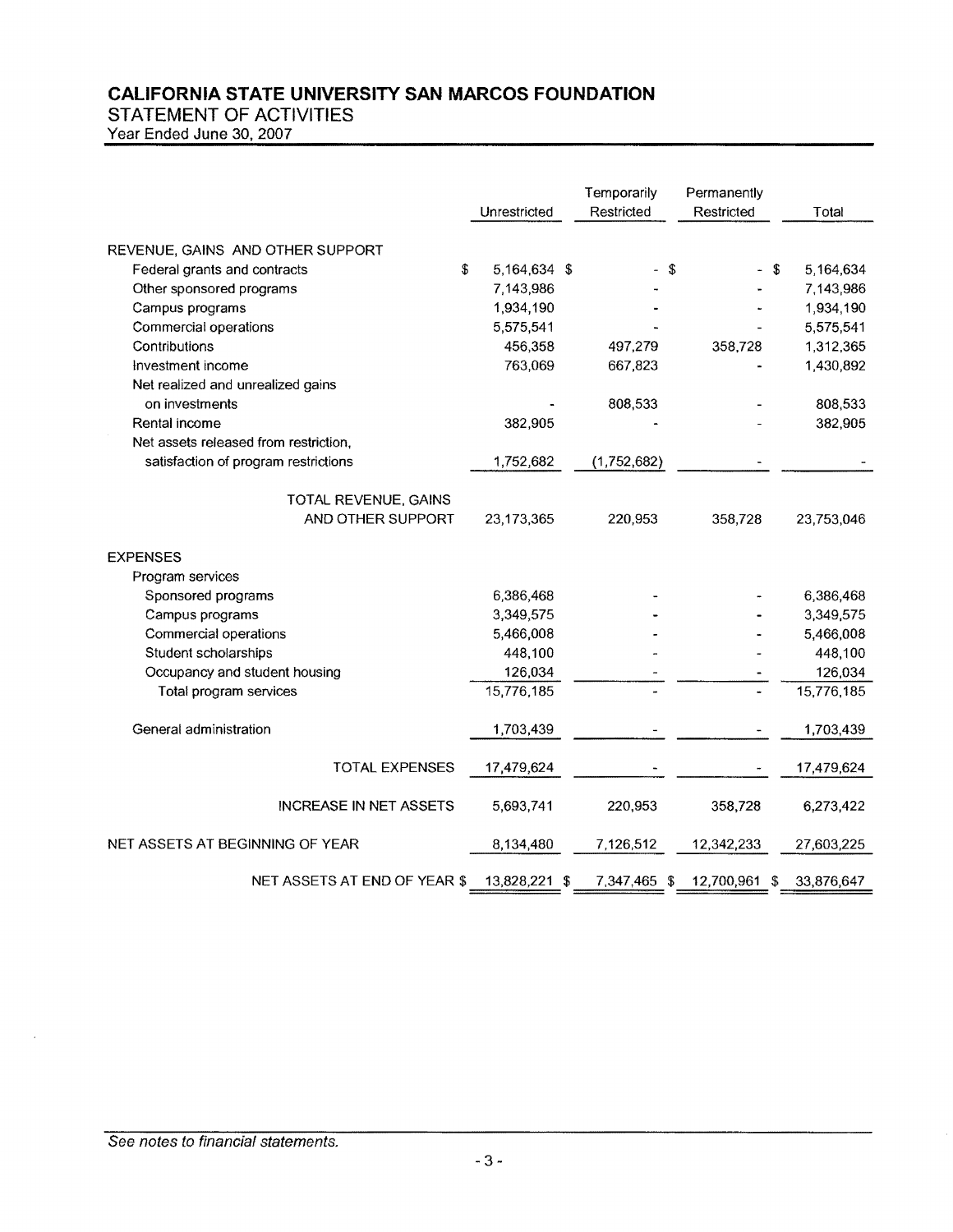**STATEMENT** OF ACTIVITIES

Year Ended June 30, 2006

|                                       |     | Unrestricted | Temporarily<br>Restricted | Permanently<br>Restricted | Total      |
|---------------------------------------|-----|--------------|---------------------------|---------------------------|------------|
| REVENUE, GAINS AND OTHER SUPPORT      |     |              |                           |                           |            |
| Federal grants and contracts          | \$. | 5,665,027 \$ |                           | \$<br>- \$                | 5,665,027  |
| Other sponsored programs              |     | 2,270,853    |                           |                           | 2,270,853  |
| Campus programs                       |     | 2,749,001    |                           |                           | 2,749,001  |
| <b>Commercial operations</b>          |     | 4,700,057    |                           |                           | 4,700,057  |
| Contributions                         |     | 308,856      | 3,027,183                 | 1,465,563                 | 4,801,602  |
| Investment income                     |     | 52,166       | 760,252                   |                           | 812,418    |
| Net realized and unrealized gains     |     |              |                           |                           |            |
| on investments                        |     |              | 552,123                   |                           | 552,123    |
| Rental income                         |     | 229,743      |                           |                           | 229,743    |
| Net assets released from restriction, |     |              |                           |                           |            |
| satisfaction of program restrictions  |     | 577,699      | (577, 699)                |                           |            |
| TOTAL REVENUE, GAINS                  |     |              |                           |                           |            |
| AND OTHER SUPPORT                     |     | 16,553,402   | 3,761,859                 | 1,465,563                 | 21,780,824 |
| <b>EXPENSES</b>                       |     |              |                           |                           |            |
| Program services                      |     |              |                           |                           |            |
| Sponsored programs                    |     | 6,905,324    |                           |                           | 6,905,324  |
| Campus programs                       |     | 3,422,481    |                           |                           | 3,422,481  |
| <b>Commercial operations</b>          |     | 4,274,580    |                           |                           | 4,274,580  |
| Student scholarships                  |     | 266,398      |                           |                           | 266,398    |
| Occupancy and student housing         |     | 125,860      |                           |                           | 125,860    |
| Total program services                |     | 14,994,643   |                           |                           | 14,994,643 |
| General administration                |     | 1,283,826    |                           |                           | 1,283,826  |
| TOTAL EXPENSES                        |     | 16,278,469   |                           |                           | 16,278,469 |
| <b>INCREASE IN NET ASSETS</b>         |     | 274,933      | 3,761,859                 | 1,465,563                 | 5,502,355  |
| NET ASSETS AT BEGINNING OF YEAR       |     | 7,859,547    | 3,364,653                 | 10,876,670                | 22,100,870 |
| NET ASSETS AT END OF YEAR \$          |     | 8,134,480 \$ | 7,126,512 \$              | 12,342,233 \$             | 27,603,225 |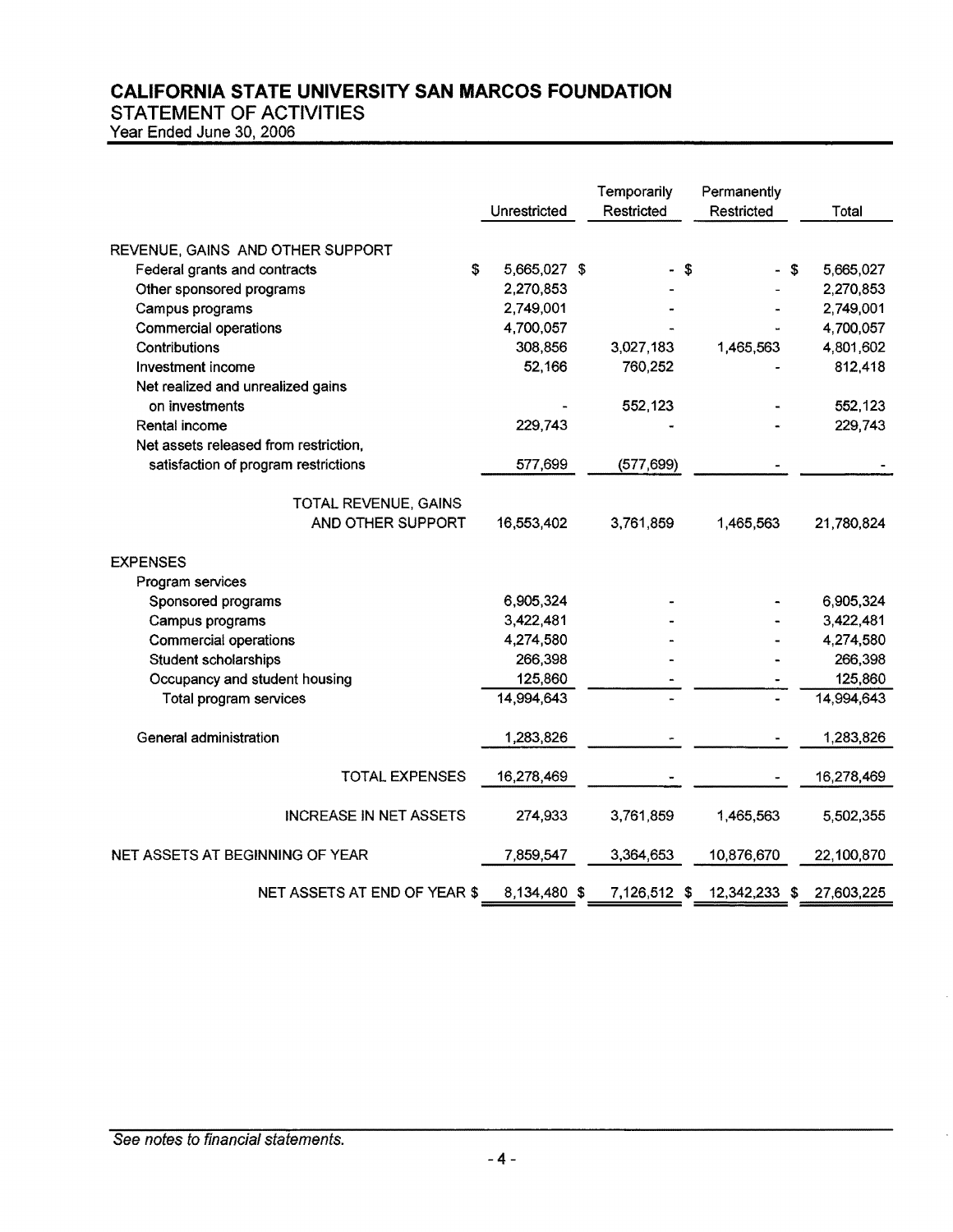# STATEMENTS OF CASH FLOWS

Years Ended June 30, 2007 and 2006

| CASH FLOWS FROM OPERATING ACTIVITIES<br>\$<br>Increase in net assets<br>6,273,422 \$<br>5,502,355<br>Adjustments to reconcile increase in net assets<br>to net cash provided by operating activities:<br>Depreciation<br>283,340<br>307,472<br>Amortization<br>20,258<br>20,259<br>Net realized and unrealized gains on investments<br>(808, 533)<br>(552, 123)<br>(Increase) decrease in operating assets:<br>Accounts receivable, sponsored programs<br>(350, 369)<br>(167, 292)<br>Other receivables<br>7,126<br>231,701<br>419,766<br>Deposits<br>(582, 691)<br>Pledges receivable, net<br>188,316<br>84,228<br>Inventory<br>(337, 669)<br>(82, 513)<br>Increase (decrease) in operating liabilities:<br>Accounts payable<br>825,023<br>149,070<br>Deferred revenue<br>203,107<br>44,350<br>Accrued payroll and benefits<br>13,143<br>421,292<br>Other current liabilities<br>(16, 522)<br>(7,919)<br>NET CASH PROVIDED BY OPERATING ACTIVITIES<br>6,871,476<br>5,217,121<br>CASH FLOWS FROM INVESTING ACTIVITIES<br>Purchases of investments<br>(2,307,954)<br>(472, 401)<br>Proceeds from sale of investments<br>1,300,000<br>Loans to related parties<br>(534, 335)<br>Loan payments from related parties<br>238,761<br>274<br>Purchases of property and equipment<br>(5, 166, 060)<br>(1, 244, 727)<br>NET CASH USED BY INVESTING ACTIVITIES<br>(5,935,253)<br>(2, 251, 189)<br><b>NET INCREASE IN CASH</b><br>936,223<br>2,965,932<br>CASH AT BEGINNING OF YEAR<br>8,859,383<br>5,893,451<br>CASH AT END OF YEAR \$ 9,795,606<br>\$<br>8,859,383<br>CASH CONSISTS OF THE FOLLOWING:<br>Cash<br>\$<br>8,792,749<br>$\mathfrak s$<br>7,667,847<br>Cash - restricted for endowment<br>1,002,857<br>1,191,536<br>\$<br>$9,795,606$ \$<br>8,859,383 |  | 2007 | 2006 |
|---------------------------------------------------------------------------------------------------------------------------------------------------------------------------------------------------------------------------------------------------------------------------------------------------------------------------------------------------------------------------------------------------------------------------------------------------------------------------------------------------------------------------------------------------------------------------------------------------------------------------------------------------------------------------------------------------------------------------------------------------------------------------------------------------------------------------------------------------------------------------------------------------------------------------------------------------------------------------------------------------------------------------------------------------------------------------------------------------------------------------------------------------------------------------------------------------------------------------------------------------------------------------------------------------------------------------------------------------------------------------------------------------------------------------------------------------------------------------------------------------------------------------------------------------------------------------------------------------------------------------------------------------------------------------------------------------------------------------------------------------------|--|------|------|
|                                                                                                                                                                                                                                                                                                                                                                                                                                                                                                                                                                                                                                                                                                                                                                                                                                                                                                                                                                                                                                                                                                                                                                                                                                                                                                                                                                                                                                                                                                                                                                                                                                                                                                                                                         |  |      |      |
|                                                                                                                                                                                                                                                                                                                                                                                                                                                                                                                                                                                                                                                                                                                                                                                                                                                                                                                                                                                                                                                                                                                                                                                                                                                                                                                                                                                                                                                                                                                                                                                                                                                                                                                                                         |  |      |      |
|                                                                                                                                                                                                                                                                                                                                                                                                                                                                                                                                                                                                                                                                                                                                                                                                                                                                                                                                                                                                                                                                                                                                                                                                                                                                                                                                                                                                                                                                                                                                                                                                                                                                                                                                                         |  |      |      |
|                                                                                                                                                                                                                                                                                                                                                                                                                                                                                                                                                                                                                                                                                                                                                                                                                                                                                                                                                                                                                                                                                                                                                                                                                                                                                                                                                                                                                                                                                                                                                                                                                                                                                                                                                         |  |      |      |
|                                                                                                                                                                                                                                                                                                                                                                                                                                                                                                                                                                                                                                                                                                                                                                                                                                                                                                                                                                                                                                                                                                                                                                                                                                                                                                                                                                                                                                                                                                                                                                                                                                                                                                                                                         |  |      |      |
|                                                                                                                                                                                                                                                                                                                                                                                                                                                                                                                                                                                                                                                                                                                                                                                                                                                                                                                                                                                                                                                                                                                                                                                                                                                                                                                                                                                                                                                                                                                                                                                                                                                                                                                                                         |  |      |      |
|                                                                                                                                                                                                                                                                                                                                                                                                                                                                                                                                                                                                                                                                                                                                                                                                                                                                                                                                                                                                                                                                                                                                                                                                                                                                                                                                                                                                                                                                                                                                                                                                                                                                                                                                                         |  |      |      |
|                                                                                                                                                                                                                                                                                                                                                                                                                                                                                                                                                                                                                                                                                                                                                                                                                                                                                                                                                                                                                                                                                                                                                                                                                                                                                                                                                                                                                                                                                                                                                                                                                                                                                                                                                         |  |      |      |
|                                                                                                                                                                                                                                                                                                                                                                                                                                                                                                                                                                                                                                                                                                                                                                                                                                                                                                                                                                                                                                                                                                                                                                                                                                                                                                                                                                                                                                                                                                                                                                                                                                                                                                                                                         |  |      |      |
|                                                                                                                                                                                                                                                                                                                                                                                                                                                                                                                                                                                                                                                                                                                                                                                                                                                                                                                                                                                                                                                                                                                                                                                                                                                                                                                                                                                                                                                                                                                                                                                                                                                                                                                                                         |  |      |      |
|                                                                                                                                                                                                                                                                                                                                                                                                                                                                                                                                                                                                                                                                                                                                                                                                                                                                                                                                                                                                                                                                                                                                                                                                                                                                                                                                                                                                                                                                                                                                                                                                                                                                                                                                                         |  |      |      |
|                                                                                                                                                                                                                                                                                                                                                                                                                                                                                                                                                                                                                                                                                                                                                                                                                                                                                                                                                                                                                                                                                                                                                                                                                                                                                                                                                                                                                                                                                                                                                                                                                                                                                                                                                         |  |      |      |
|                                                                                                                                                                                                                                                                                                                                                                                                                                                                                                                                                                                                                                                                                                                                                                                                                                                                                                                                                                                                                                                                                                                                                                                                                                                                                                                                                                                                                                                                                                                                                                                                                                                                                                                                                         |  |      |      |
|                                                                                                                                                                                                                                                                                                                                                                                                                                                                                                                                                                                                                                                                                                                                                                                                                                                                                                                                                                                                                                                                                                                                                                                                                                                                                                                                                                                                                                                                                                                                                                                                                                                                                                                                                         |  |      |      |
|                                                                                                                                                                                                                                                                                                                                                                                                                                                                                                                                                                                                                                                                                                                                                                                                                                                                                                                                                                                                                                                                                                                                                                                                                                                                                                                                                                                                                                                                                                                                                                                                                                                                                                                                                         |  |      |      |
|                                                                                                                                                                                                                                                                                                                                                                                                                                                                                                                                                                                                                                                                                                                                                                                                                                                                                                                                                                                                                                                                                                                                                                                                                                                                                                                                                                                                                                                                                                                                                                                                                                                                                                                                                         |  |      |      |
|                                                                                                                                                                                                                                                                                                                                                                                                                                                                                                                                                                                                                                                                                                                                                                                                                                                                                                                                                                                                                                                                                                                                                                                                                                                                                                                                                                                                                                                                                                                                                                                                                                                                                                                                                         |  |      |      |
|                                                                                                                                                                                                                                                                                                                                                                                                                                                                                                                                                                                                                                                                                                                                                                                                                                                                                                                                                                                                                                                                                                                                                                                                                                                                                                                                                                                                                                                                                                                                                                                                                                                                                                                                                         |  |      |      |
|                                                                                                                                                                                                                                                                                                                                                                                                                                                                                                                                                                                                                                                                                                                                                                                                                                                                                                                                                                                                                                                                                                                                                                                                                                                                                                                                                                                                                                                                                                                                                                                                                                                                                                                                                         |  |      |      |
|                                                                                                                                                                                                                                                                                                                                                                                                                                                                                                                                                                                                                                                                                                                                                                                                                                                                                                                                                                                                                                                                                                                                                                                                                                                                                                                                                                                                                                                                                                                                                                                                                                                                                                                                                         |  |      |      |
|                                                                                                                                                                                                                                                                                                                                                                                                                                                                                                                                                                                                                                                                                                                                                                                                                                                                                                                                                                                                                                                                                                                                                                                                                                                                                                                                                                                                                                                                                                                                                                                                                                                                                                                                                         |  |      |      |
|                                                                                                                                                                                                                                                                                                                                                                                                                                                                                                                                                                                                                                                                                                                                                                                                                                                                                                                                                                                                                                                                                                                                                                                                                                                                                                                                                                                                                                                                                                                                                                                                                                                                                                                                                         |  |      |      |
|                                                                                                                                                                                                                                                                                                                                                                                                                                                                                                                                                                                                                                                                                                                                                                                                                                                                                                                                                                                                                                                                                                                                                                                                                                                                                                                                                                                                                                                                                                                                                                                                                                                                                                                                                         |  |      |      |
|                                                                                                                                                                                                                                                                                                                                                                                                                                                                                                                                                                                                                                                                                                                                                                                                                                                                                                                                                                                                                                                                                                                                                                                                                                                                                                                                                                                                                                                                                                                                                                                                                                                                                                                                                         |  |      |      |
|                                                                                                                                                                                                                                                                                                                                                                                                                                                                                                                                                                                                                                                                                                                                                                                                                                                                                                                                                                                                                                                                                                                                                                                                                                                                                                                                                                                                                                                                                                                                                                                                                                                                                                                                                         |  |      |      |
|                                                                                                                                                                                                                                                                                                                                                                                                                                                                                                                                                                                                                                                                                                                                                                                                                                                                                                                                                                                                                                                                                                                                                                                                                                                                                                                                                                                                                                                                                                                                                                                                                                                                                                                                                         |  |      |      |
|                                                                                                                                                                                                                                                                                                                                                                                                                                                                                                                                                                                                                                                                                                                                                                                                                                                                                                                                                                                                                                                                                                                                                                                                                                                                                                                                                                                                                                                                                                                                                                                                                                                                                                                                                         |  |      |      |
|                                                                                                                                                                                                                                                                                                                                                                                                                                                                                                                                                                                                                                                                                                                                                                                                                                                                                                                                                                                                                                                                                                                                                                                                                                                                                                                                                                                                                                                                                                                                                                                                                                                                                                                                                         |  |      |      |
|                                                                                                                                                                                                                                                                                                                                                                                                                                                                                                                                                                                                                                                                                                                                                                                                                                                                                                                                                                                                                                                                                                                                                                                                                                                                                                                                                                                                                                                                                                                                                                                                                                                                                                                                                         |  |      |      |
|                                                                                                                                                                                                                                                                                                                                                                                                                                                                                                                                                                                                                                                                                                                                                                                                                                                                                                                                                                                                                                                                                                                                                                                                                                                                                                                                                                                                                                                                                                                                                                                                                                                                                                                                                         |  |      |      |
|                                                                                                                                                                                                                                                                                                                                                                                                                                                                                                                                                                                                                                                                                                                                                                                                                                                                                                                                                                                                                                                                                                                                                                                                                                                                                                                                                                                                                                                                                                                                                                                                                                                                                                                                                         |  |      |      |
|                                                                                                                                                                                                                                                                                                                                                                                                                                                                                                                                                                                                                                                                                                                                                                                                                                                                                                                                                                                                                                                                                                                                                                                                                                                                                                                                                                                                                                                                                                                                                                                                                                                                                                                                                         |  |      |      |
|                                                                                                                                                                                                                                                                                                                                                                                                                                                                                                                                                                                                                                                                                                                                                                                                                                                                                                                                                                                                                                                                                                                                                                                                                                                                                                                                                                                                                                                                                                                                                                                                                                                                                                                                                         |  |      |      |
|                                                                                                                                                                                                                                                                                                                                                                                                                                                                                                                                                                                                                                                                                                                                                                                                                                                                                                                                                                                                                                                                                                                                                                                                                                                                                                                                                                                                                                                                                                                                                                                                                                                                                                                                                         |  |      |      |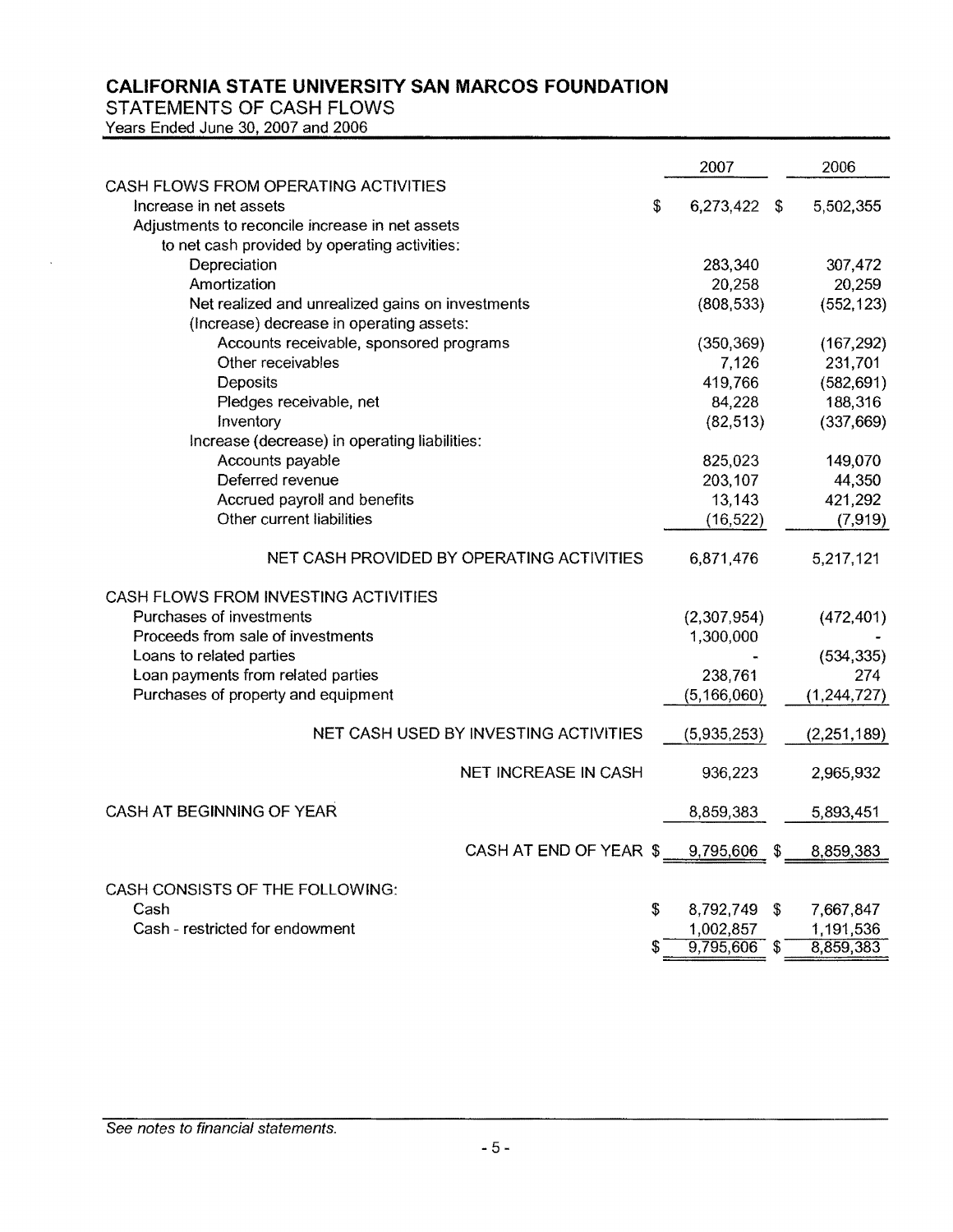# **CALIFORNIA STATE UNIVERSITY SAN MARCOS FOUNDATION**  NOTES TO FINANCIAL STATEMENTS June 30, 2007 and 2006

# NOTE 1. ORGANIZATION AND SUMMARY OF SIGNIFICANT ACCOUNTING POLICIES

### Nature of Activities

California State University San Marcos Foundation (Foundation) is a nonprofit California corporation which is an auxiliary organization of The California State University (University), organized and operated in accordance with the California Code of Regulations and the Education Code of the State of California. The Foundation was organized in December 1989 to assist the University in various activities, including developing and administering research and educational grants and contracts; accumulating and managing endowment and student scholarship funds; and administering various education related functions, special programs and other activities.

The Foundation's financial statements are included as a component unit of the University's annual generalpurpose financial statements. This is required by government accounting standards which apply to the University.

#### Financial Statement Presentation

The Foundation reports information regarding its financial position and activities according to three classes of net assets: unrestricted net assets, temporarily restricted net assets, and permanently restricted net assets.

- Unrestricted net assets represent expendable funds available for operations, which are not otherwise limited by donor restrictions.
- Temporarily restricted net assets consist of contributed funds subject to donor-imposed restrictions contingent upon specific performance of a future event or a specific passage of time before the Foundation may spend the funds.
- Permanently restricted net assets are subject to irrevocable donor restrictions requiring that the assets be maintained in perpetuity usually for the purpose of generating investment income to fund current operations.

#### Revenue and Support

Contributions received are recorded as unrestricted, temporarily restricted, or permanently restricted support, depending on the existence and/or nature of any donor restrictions. All donor-restricted support is reported as an increase in temporarily or permanently restricted net assets, depending on the nature of the restriction.

When a restriction expires (that is, when a stipulated time restriction ends or purpose restriction is accomplished), temporarily restricted net assets are reclassified to unrestricted net assets and reported in the statements of activities as net assets released from restrictions. Contributions received with donor-imposed restrictions that are satisfied within the same reporting period are reported as unrestricted support in that period.

Revenue from grants/contracts is recognized to the extent of eligible costs incurred up to an amount not to exceed the total grant/contract authorized. Deferred revenue results from grant awards received that are applicable to the subsequent period.

#### Use of Estimates

The preparation of financial statements in conformity with generally accepted accounting principles requires management to make estimates and assumptions that affect certain reported amounts and disclosures. Accordingly, actual results could differ from those estimates.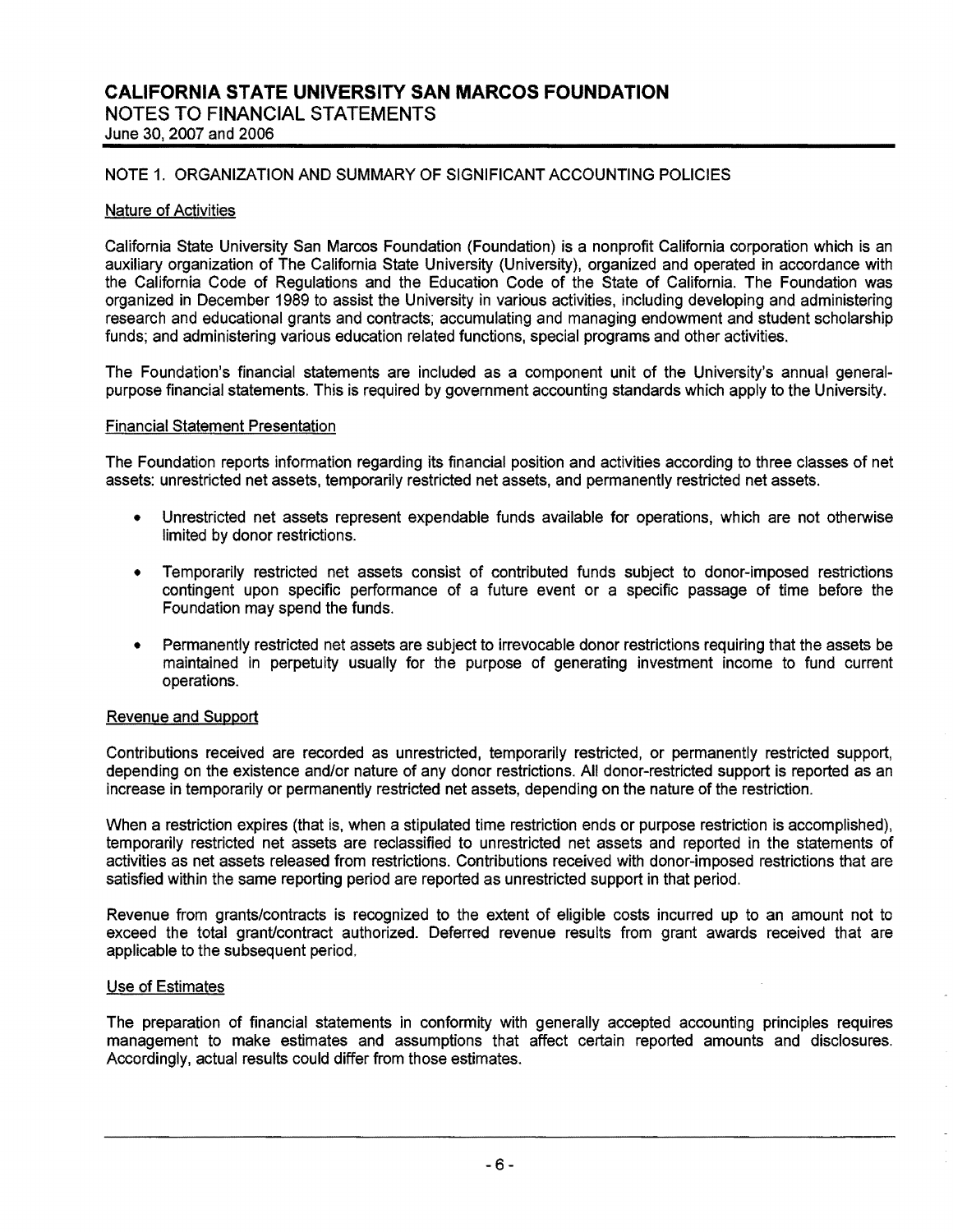# **CALIFORNIA STATE UNIVERSITY SAN MARCOS FOUNDATION**  NOTES TO FINANCIAL STATEMENTS June 30, 2007 and 2006

# NOTE 1. ORGANIZATION AND SUMMARY OF SIGNIFICANT ACCOUNTING POLICIES (continued)

### Investments

Investments in equity securities with readily determinable fair values and all investments in debt securities are reported at fair value with realized and unrealized gains and losses included in the changes in net assets.

### Accounts Receivable

The accounts receivable arise in the normal course of operations. It is the policy of management to review the outstanding accounts receivable at year end, as well as the bad debt write-offs experienced in the past, and establish an allowance for doubtful accounts for uncollectible amounts. No allowance was considered necessary at June 30, 2007 and 2006 because management believes all amounts are collectible.

#### Pledges Receivable

Pledges that are expected to be collected within one year are recorded at their net realizable value. Pledges that are expected to be collected in future years are discounted to their estimated net present value. After pledges are originally recorded, an allowance for uncollectible pledges may be established based on specific circumstances.

#### Inventory

Inventory consists primarily of education books and is valued at the lower of cost (first-in, first-out method) or market.

### Property and Equipment

Property and equipment are recorded at cost, if purchased, or at the fair market value of the contribution, if donated. Certain equipment acquired through grant and contract exchange transactions is subject to restrictions on its use and disposition subsequent to the conclusion of the related grants and contracts. Equipment acquired through exchange transactions is expensed as an allowable grant expenditure. A physical inventory list is maintained by the Foundation of these assets as required by the grant funding agency. The funding source may have a reversionary interest in the property as well as the right to determine the use of any proceeds from sale of equipment purchased with their respective funds.

Depreciation is computed using the straight-line method over the estimated useful lives of the property and equipment, generally three to 10 years.

# **Mineral Rights**

Mineral rights are being amortized using the straight-line method over a period of seven years and are included in other assets.

#### Income Taxes

The Foundation is a qualified nonprofit organization that is exempt from income taxes under Section 501(c)(3) of the Internal Revenue Code and Section 23701(d) of the California Revenue and Taxation Code. This exemption is for all income taxes except for those assessed on unrelated business income, if any. In order to maintain that status, the Foundation is precluded from making certain expenditures, principally in support of political parties. Management believes that no such expenditures have been made. The Foundation is not a private foundation.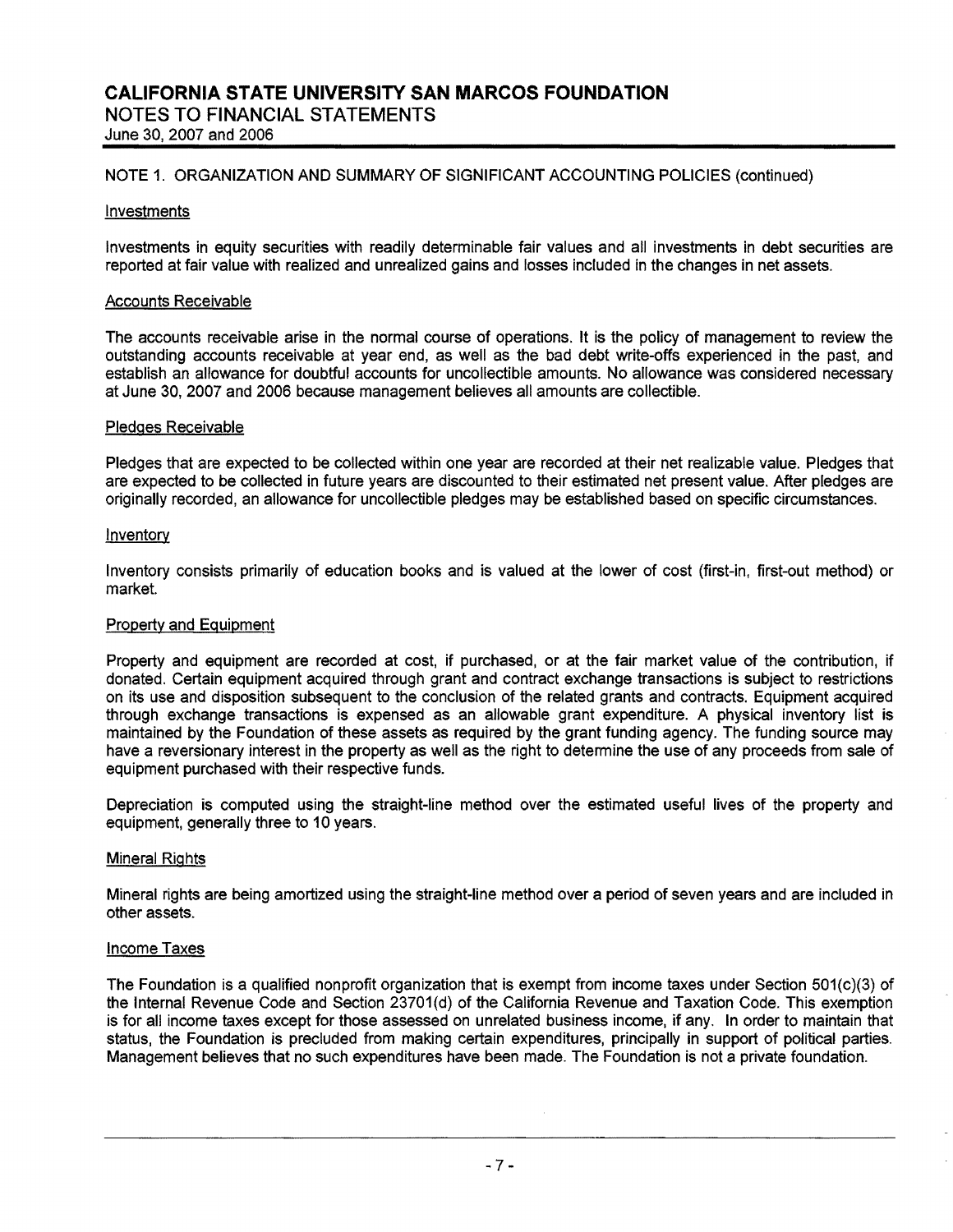# NOTE 2. FUNCTIONAL ALLOCATION OF EXPENSES

The costs of providing the various programs and other activities have been summarized on a functional basis in the statements of activities. Accordingly, certain costs have been allocated among the programs and supporting services benefited.

# NOTE 3. CONCENTRATION OF CREDIT RISK

The Foundation maintains its cash in bank accounts which, at times, may exceed federal insured limits. The Foundation manages the risk by using only high quality financial institutions.

# NOTE 4. INVESTMENTS

Investments consist of the following:

|                                                            | 2007                                        | 2006                                       |
|------------------------------------------------------------|---------------------------------------------|--------------------------------------------|
| <b>Equity fund</b><br>Bond fund<br>Alternative investments | \$<br>8,253,873<br>4,540,788<br>1,328,040   | \$<br>7,990,441<br>4,315,773               |
|                                                            | \$<br>14,122,701                            | \$<br>12,306,214                           |
| NOTE 5. OTHER RECEIVABLES                                  |                                             |                                            |
| Other receivables consist of the following:                | 2007                                        | 2006                                       |
| Advances to San Marcos University Corporation<br>Other     | \$<br>20,890<br>153,997                     | \$<br>1,525<br>180,488                     |
|                                                            | \$<br>174,887                               | \$<br>182,013                              |
| NOTE 6. PLEDGES RECEIVABLE                                 |                                             |                                            |
| Pledges receivable consist of the following:               | 2007                                        | 2006                                       |
| Gross pledges<br>Less imputed discount                     | \$<br>4,677,702<br>(1,505,414)<br>3,172,288 | \$<br>5,190,999<br>(352, 074)<br>4,838,925 |
| Less allowance for uncollectible pledges                   | (1,225,211)                                 | (2,807,620)                                |

\$ 1,947,077 \$ 2,031,305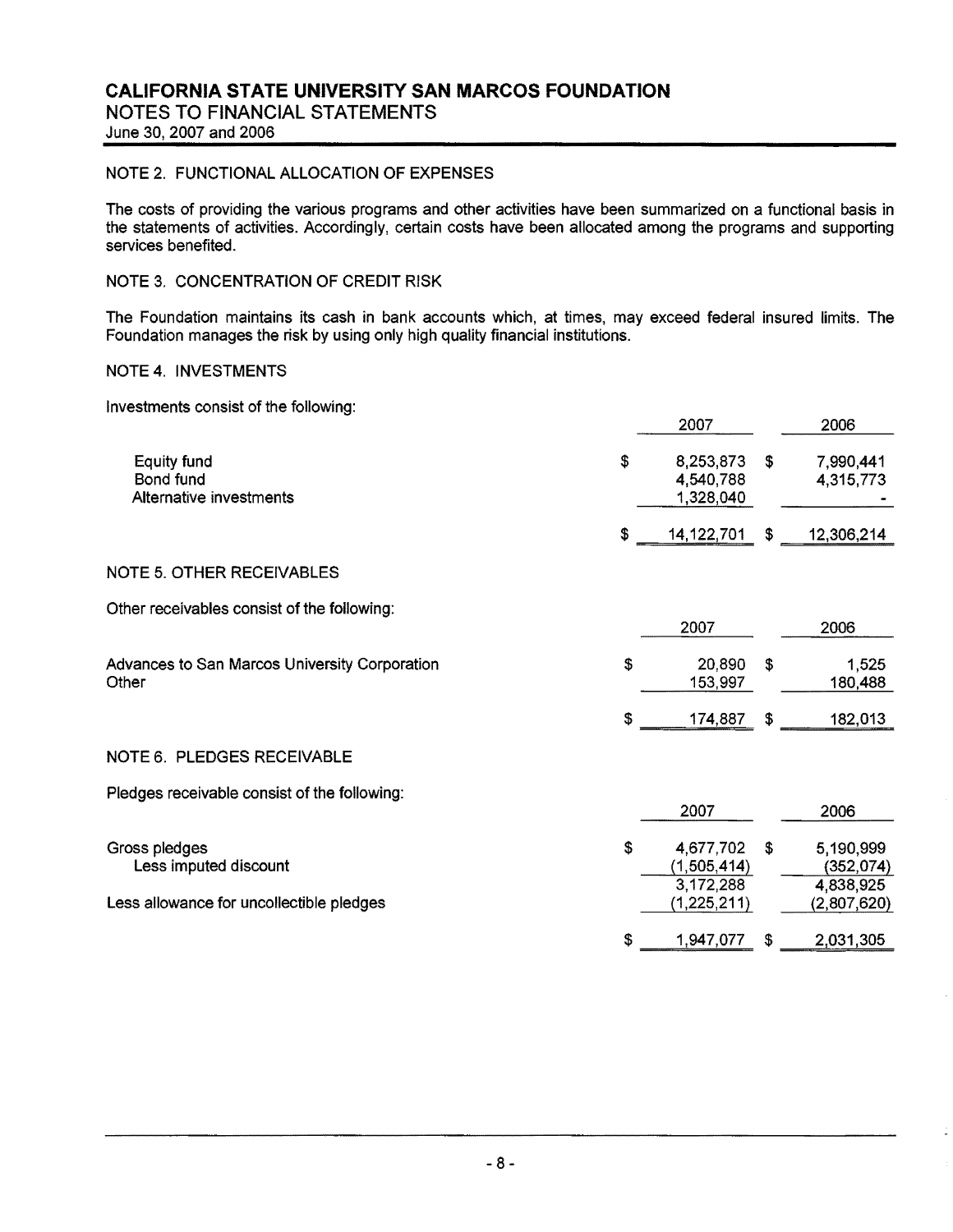# **NOTES** TO FINANCIAL STATEMENTS

June 30, 2007 and 2006

# NOTE 6. PLEDGES RECEIVABLE (continued)

|                                             |    | 2007      | 2006      |
|---------------------------------------------|----|-----------|-----------|
| Pledges receivable consist of the following |    |           |           |
| Due in less than one year                   | \$ | 889,003   | 783,896   |
| Due after one to five years                 |    | 492,793   | 879,998   |
| Due after five years                        |    | 565,281   | 367,411   |
|                                             | S  | 1,947,077 | 2,031,305 |

The net present value of the pledges due in more than one year is discounted at the rate of 6%.

# NOTE 7. PROPERTY AND EQUIPMENT

Property and equipment consist of the following:

|                               |    | 2007        |   | 2006        |
|-------------------------------|----|-------------|---|-------------|
| Equipment                     | \$ | 1,139,433   |   | 1,139,433   |
| Leasehold improvements        |    | 1,330,447   |   | 1,330,447   |
| Construction in progress      |    | 6,177,397   |   | 1,011,337   |
|                               |    | 8,647,277   |   | 3,481,217   |
| Less accumulated depreciation |    | (1,356,461) |   | (1,073,121) |
|                               | S  | 7,290,816   | S | 2,408,096   |

and a series

# NOTE 8. NOTES RECEIVABLE- RELATED PARTIES

In 2006, the Foundation loaned \$184,335 to a member of its board of directors. Quarterly interest only payments at 4% were due for the first five years. The loan was paid in full during the year ended June 30, 2007.

The Foundation has a note receivable of \$295,300 due from the University. Annual payments of \$83,089, including interest at 6%, are due December 2007 through December 2010.

# NOTE 9. RESTRICTIONS ON NET ASSETS

Temporarily restricted net assets are available for the following:

|                      |   | 2007        | 2006      |
|----------------------|---|-------------|-----------|
| Campus programs      |   |             |           |
| Capital improvements | S | 3,049,912   | 3,118,294 |
| Student scholarships |   | 131,804     | 247,968   |
| Other                |   | 4, 165, 749 | 3,760,250 |
|                      | S | 7,347,465   | 7,126,512 |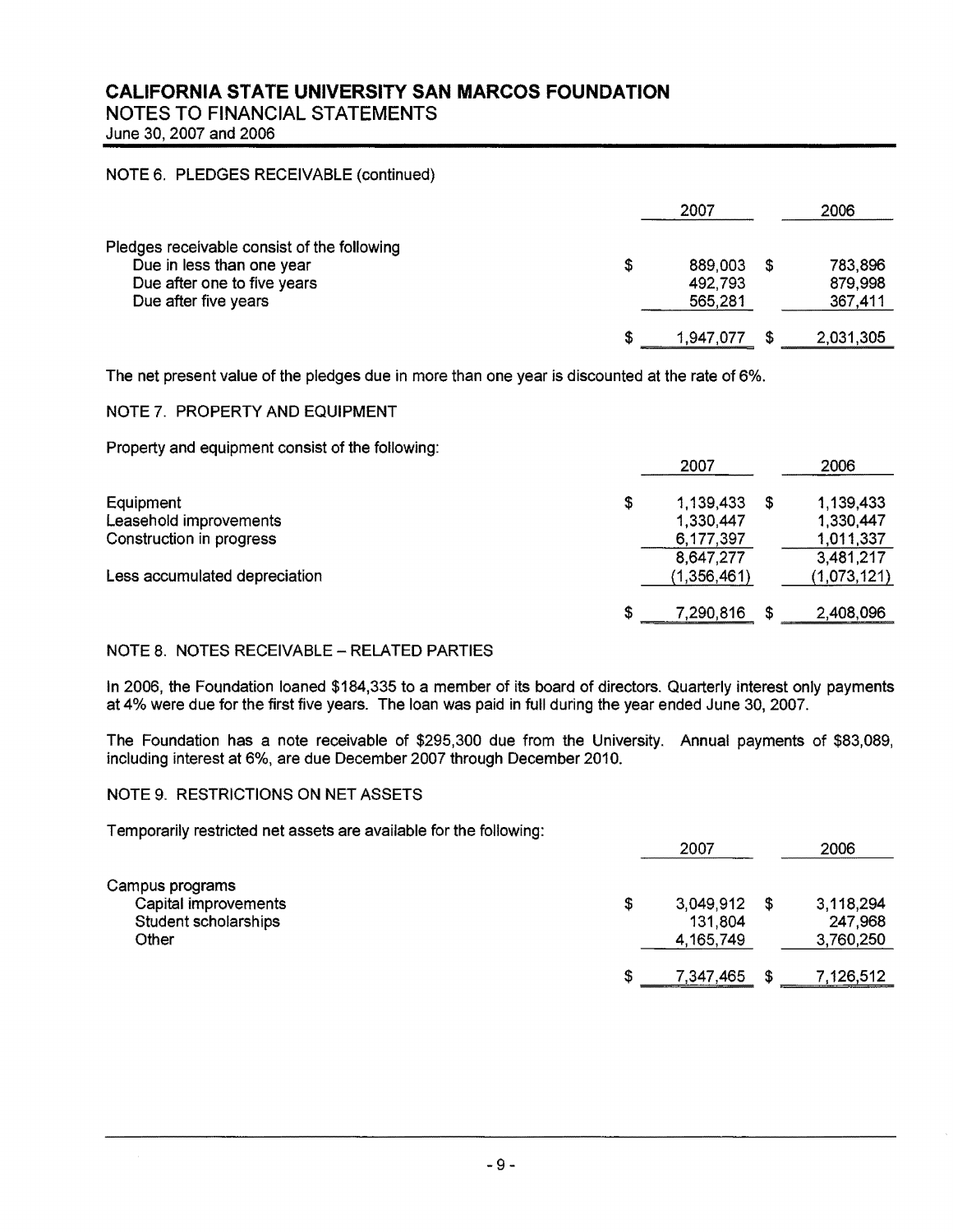June 30, 2007 and 2006

# NOTE 9. RESTRICTIONS ON NET ASSETS (continued)

Permanently restricted net assets are restricted to:

|                                                                               |    | 2007                                | 2006                                |
|-------------------------------------------------------------------------------|----|-------------------------------------|-------------------------------------|
| <b>Endowments</b><br>Campus programs<br>Student scholarships<br>Student loans | \$ | 4,663,531<br>6,711,396<br>1,326,034 | 4,090,263<br>6,682,660<br>1,569,310 |
|                                                                               | S  | 12,700,961                          | 12,342,233                          |

# NOTE 10. COMMITMENTS AND CONTINGENCIES

#### Leases

The Foundation has entered into various operating lease agreements for office facilities. The agreements require annual and monthly payments which are adjusted annually based on the consumer price index. The lease agreement for 435 E. Carmel Street may be terminated by either party upon a six-month written notice. Total rent expense relating to the above leases was approximately \$139,000 and \$152,000 for the years ended June 30, 2007 and 2006, respectively.

The Foundation leases equipment under various lease agreements and has a computer refresh program with the University. Rent expense associated with equipment leases was approximately \$53,000 and \$49,000 for the years ended June 30, 2007 and 2006, respectively.

The minimum future rental payments are as fellows:

|                                | S  | 63,492<br>--------- |
|--------------------------------|----|---------------------|
| 2008<br>Thereafter             | \$ | 63,492<br>$\bullet$ |
| Year ending<br><b>June 30,</b> |    |                     |

#### Postretirement Medical Program

The Foundation formed a postretirement program in 2006 which provides medical and dental coverage to retiring employees aged 65 with at least 10 years of service. Medical coverage will be provided through the CalPERS medical program. Dependents of eligible retirees will also receive lifetime medical coverage. The net present value of future costs was calculated using a discount rate of 6%. Future postretirement cost of \$309,920 and \$154,960 is included in accrued payroll and benefits in the statements of financial position at June 30, 2007 and 2006, respectively.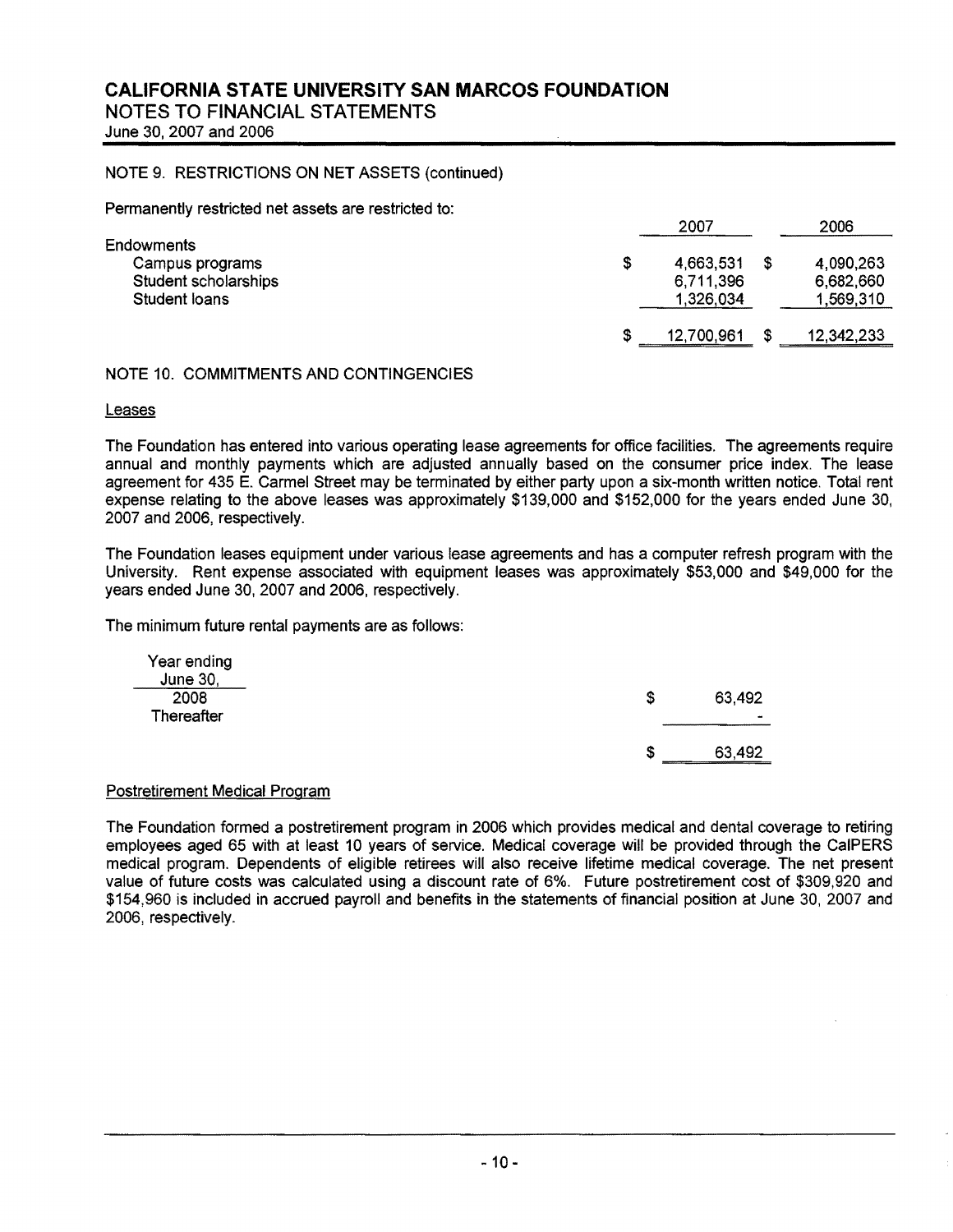NOTES TO FINANCIAL STATEMENTS

June 30, 2007 and 2006

# NOTE 11. TRANSACTIONS WITH AFFILIATES

# Reimbursed Costs

The University incurs administrative and other reimbursed costs on behalf of the Foundation. Amounts due to the University at June 30, 2007 and 2006 were \$201,894 and \$0, respectively.

In July 2004, the Foundation entered into an agreement with San Marcos University Corporation to provide certain personnel services. These expenses are reimbursed annually on December 30. No amounts were due to the Foundation at June 30, 2007 and 2006.

# Operating Advance

During the year ended June 30, 2002, the Foundation entered into an agreement to advance funds to the San Marcos University Corporation for operating expenses in an amount not to exceed \$250,000. An advance due from the San Marcos University Corporation, including accrued interest, was \$20,890 and \$1,525 at June 30, 2007 and 2006, respectively.

# NOTE 12. RECLASSIFICATIONS

Certain items in the 2006 financial statements have been reclassified to conform to current year classifications. Such reclassifications had no effect on previously reported changes in net assets.

# NOTE 13. SUBSEQUENT EVENT

In August 2007 the Foundation completed the construction of a child care facility with an approximate cost of \$6,900,000. On August 30, 2007, the Foundation's Board of Directors approved the transfer of the facility to the San Marcos University Corporation to begin operations for a child care center.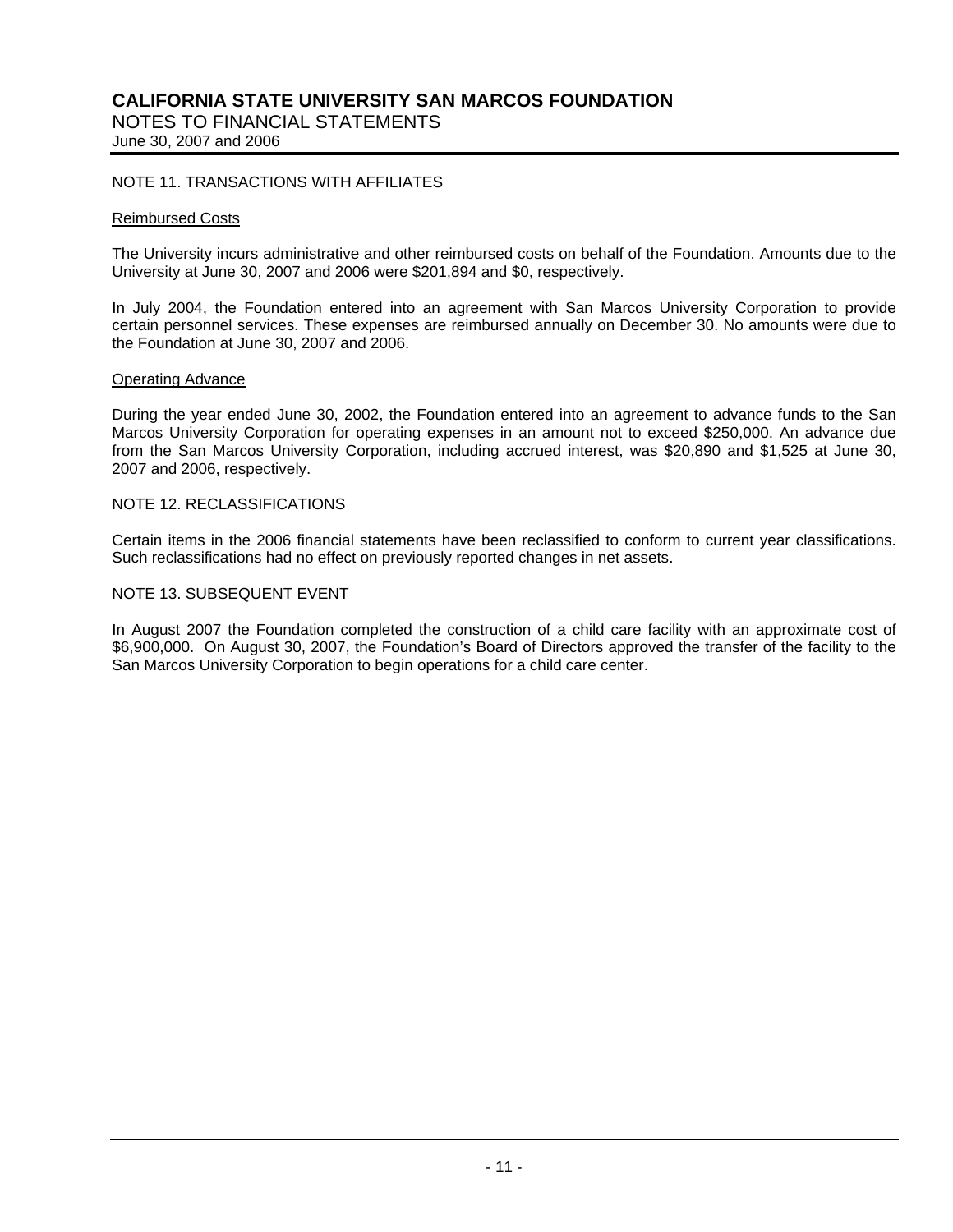# SUPPLEMENTARY AWARDS INFORMATION

 $\ddot{\phantom{a}}$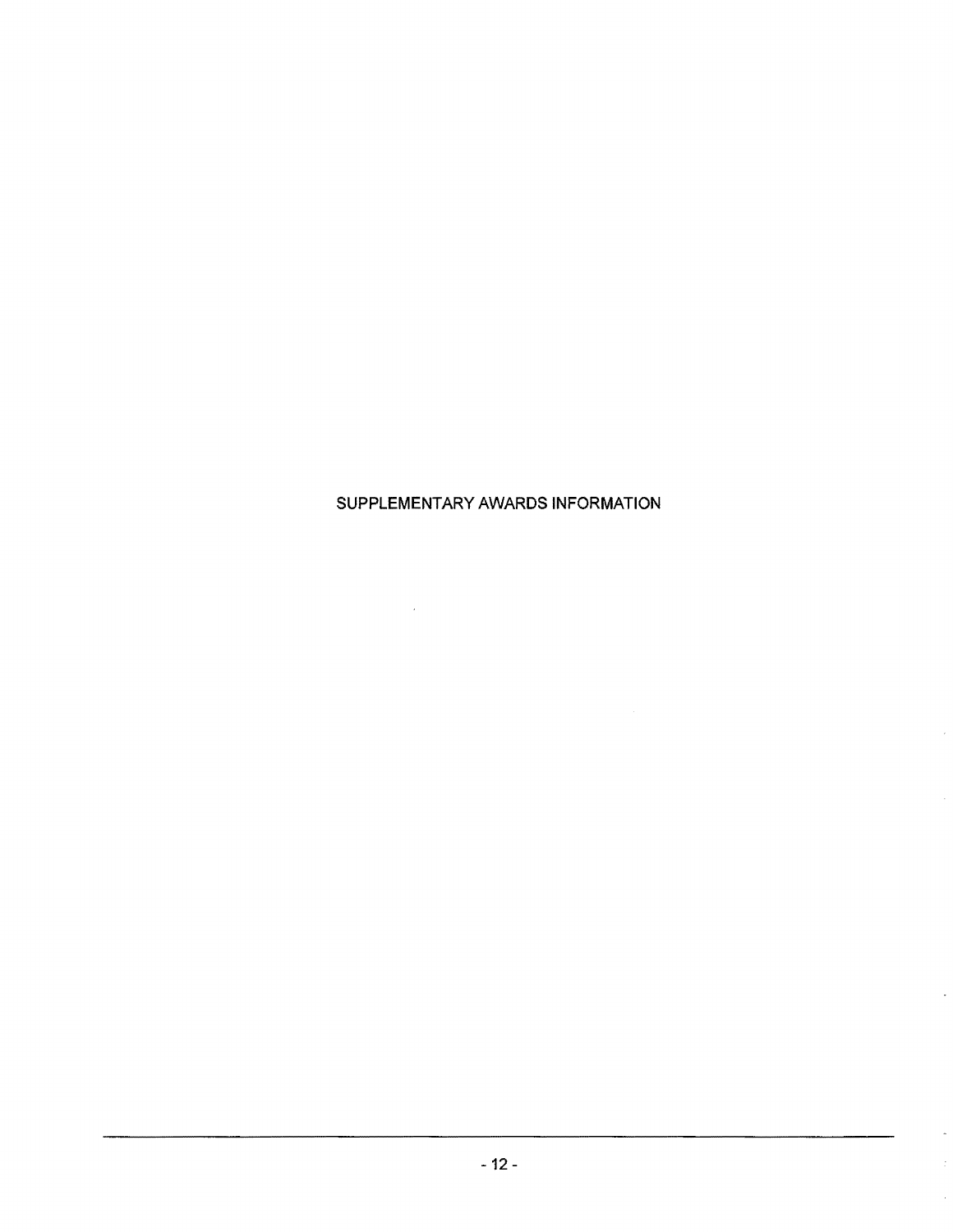

 $-$  CARLSBAD I L.SCONDIDO I PORTLAND CARI SBAD 5946 Priestly Dr., Ste. 200, Carlsbad, CA 92008-8848 phone 760.431.8440 fax 760.431.9052

#### REPORT ON INTERNAL CONTROL OVER FINANCIAL REPORTING AND ON COMPLIANCE AND OTHER MATTERS BASED ON AN AUDIT OF FINANCIAL STATEMENTS PERFORMED IN ACCORDANCE WITH GOVERNMENT AUDITING STANDARDS

Board of Directors California State University San Marcos Foundation San Marcos, California

We have audited the financial statements of California State University San Marcos Foundation as of and for the years ended June 30, 2007 and 2006, and have issued our report thereon dated September 27, 2007. We conducted our audits in accordance with auditing standards generally accepted in the United States of America and the standards applicable to financial audits contained in Government Auditing Standards, issued by the Comptroller General of the United States.

#### Internal Control Over Financial Reporting

In planning and performing our audits, we considered California State University San Marcos Foundation's internal control over financial reporting as a basis for designing our auditing procedures for the purpose of expressing our opinion on the financial statements, but not for the purpose of expressing an opinion on the effectiveness of California State University San Marcos Foundation's internal control over financial reporting. Accordingly, we do not express an opinion on the effectiveness of the Organization's internal control over financial reporting.

A control deficiency exists when the design or operation of a control does not allow management or employees, in the normal course of performing their assigned functions, to prevent or detect misstatements on a timely basis. A significant deficiency is a control deficiency, or combination of control deficiencies, that adversely affects the entity's ability to initiate, authorize, record, process, or report financial data reliably in accordance with generally accepted accounting principles, such that there is more than a remote likelihood that a misstatement of the entity's financial statements that is more than inconsequential will not be prevented or detected by the entity's internal control.

A material weakness is a significant deficiency, or combination of significant deficiencies, that results in more than a remote likelihood that a material misstatement of the financial statements will not be prevented or detected by the entity's internal control.

Our consideration of internal control over financial reporting was for the limited purpose described in the first paragraph of this section and would not necessarily identify all deficiencies in internal control that might be significant deficiencies or material weaknesses. We did not identify any deficiencies in internal control over financial reporting that we consider to be material weaknesses, as defined above.

#### Compliance and Other Matters

As part of obtaining reasonable assurance about whether California State San Marcos Foundation's financial statements are free of material misstatement, we performed tests of its compliance with certain provisions of laws, regulations, contracts, and grant agreements, noncompliance with which could have a direct and material effect . on the determination of financial statement amounts. However, providing an opinion on compliance with those provisions was not an objective of our audits, and accordingly, we do not express such an opinion. The results of our tests disclosed no instances of noncompliance or other matters that are required to be reported under Government Auditing Standards.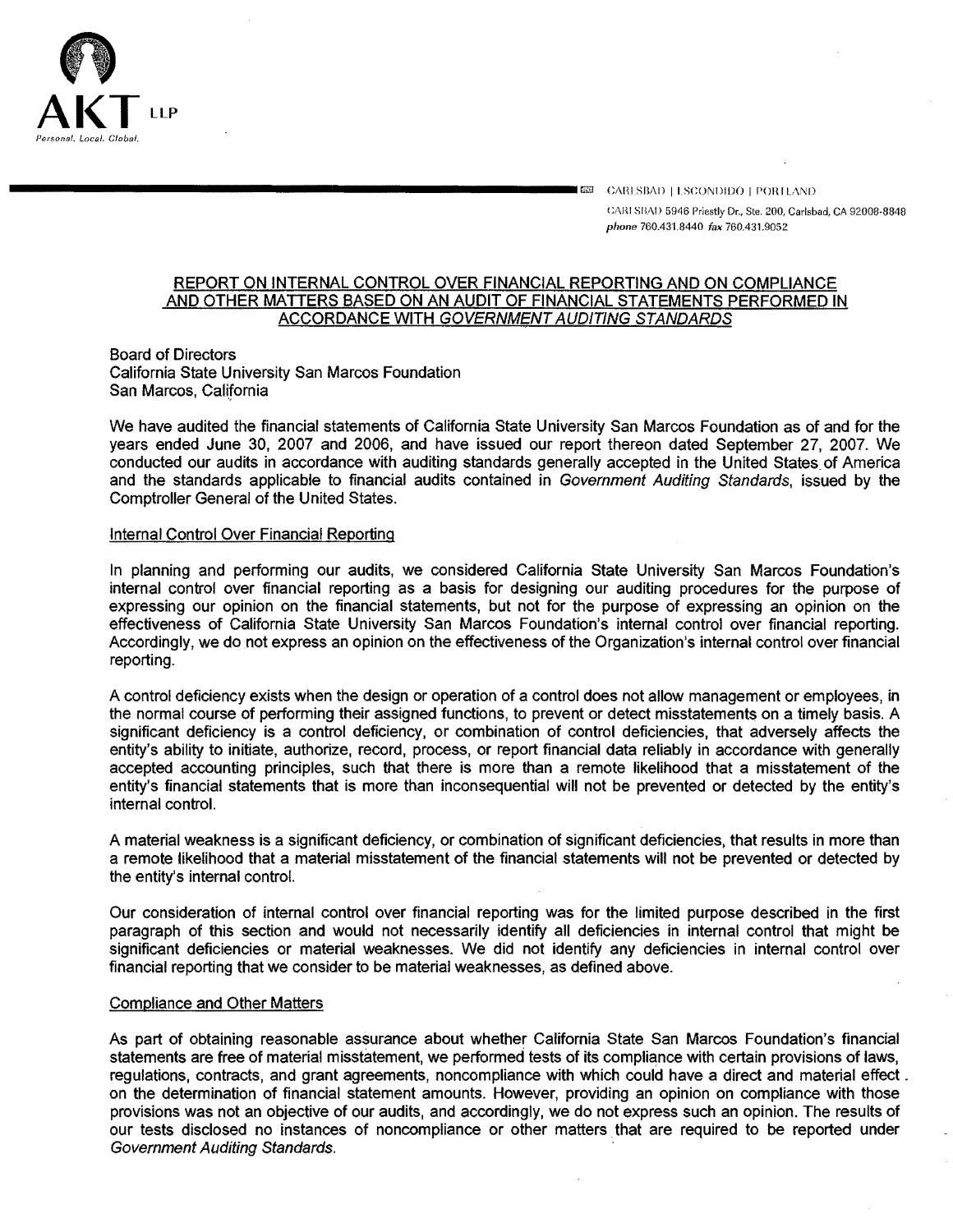#### REPORT ON INTERNAL CONTROL OVER FINANCIAL REPORTING AND ON COMPLIANCE AND OTHER MATTERS BASED ON AN AUDIT OF FINANCIAL STATEMENTS PERFORMED IN ACCORDANCE WITH GOVERNMENT AUDITING STANDARDS

(continued)

This report is intended solely for the information and use of the board of directors, management, others within the Organization, and federal awarding agencies and pass-through entities and is not intended to be and should not be used by anyone other than these specified parties.

 $\bar{\bar{z}}$ 

 $\bar{\mathcal{A}}$ 

ART LLP

Carlsbad, California October 9, 2007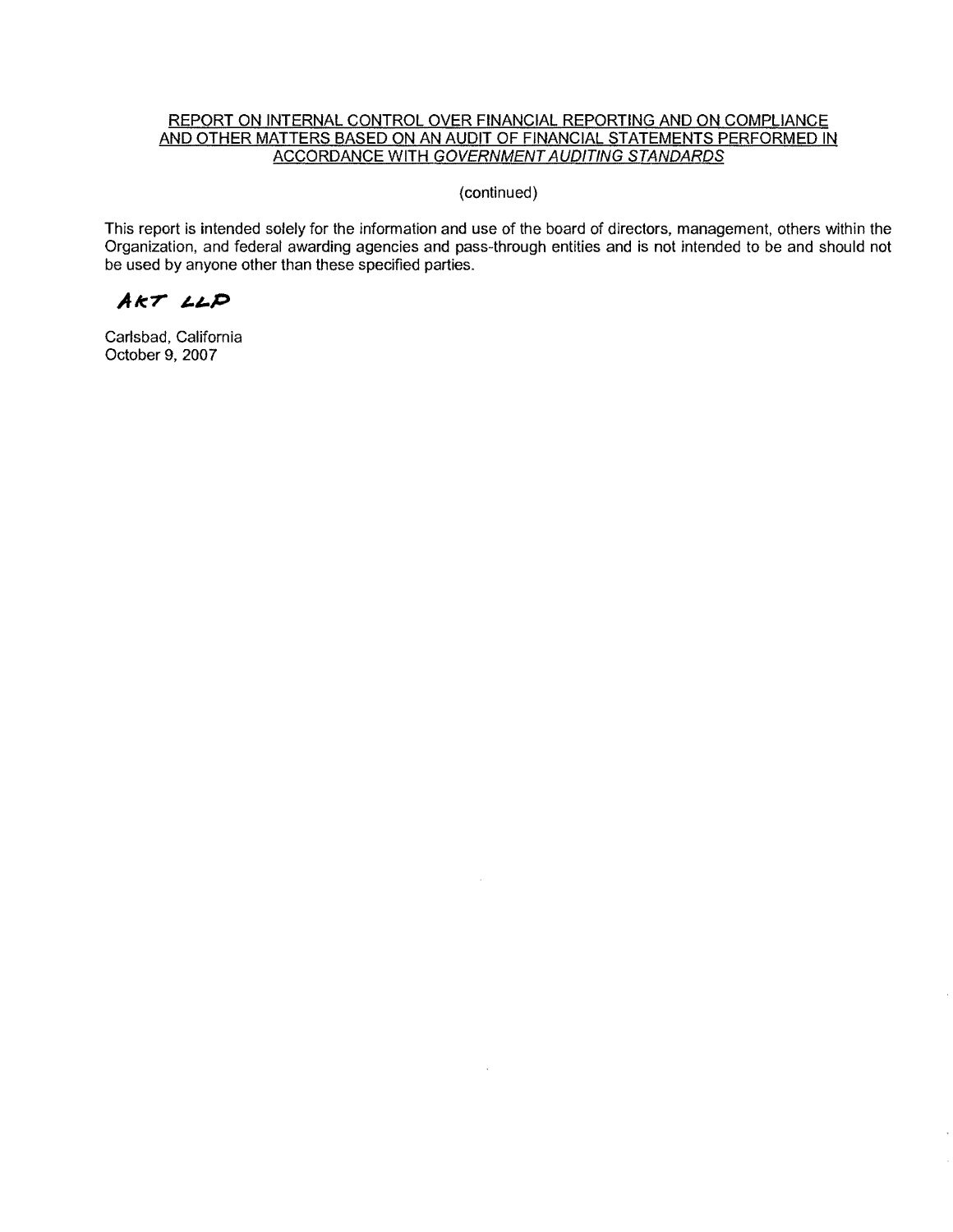

 $~\blacksquare~$  $~\blacksquare$  CARISBAD I L'SCONDIDO I PORTLAND CARI SBAD 5946 Priestly Dr., Ste. 200, Carlsbad, CA 92008-8848 phone 760.431.8440 fax 760.431.9052

#### REPORT ON COMPLIANCE WITH REQUIREMENTS APPLICABLE TO EACH MAJOR PROGRAM AND ON INTERNAL CONTROL OVER COMPLIANCE IN ACCORDANCE WITH OMB CIRCULAR A-133

Board of Directors California State University San Marcos Foundation San Marcos, California

#### **Compliance**

We have audited the compliance of California State University San Marcos Foundation with the types of compliance requirements described in the U.S. Office of Management and Budget (OMB) Circular A-133 Compliance Supplement that are applicable to each of its major federal programs for the year ended June 30, 2007. California State University San Marcos Foundation's major federal programs are identified in the summary of auditors' results section of the accompanying schedule of findings and questioned costs. Compliance with the requirements of laws, regulations, contracts, and grants applicable to each of its major federal programs is the responsibility of California State University San Marcos Foundation's management. Our responsibility is to express an opinion on California State University San Marcos Foundation's compliance based on our audit.

We conducted our audit of compliance in accordance with auditing standards generally accepted in the United States of America; the standards applicable to financial audits contained in Government Auditing Standards, issued by the Comptroller General of the United States; and OMB Circular A-133, Audits of States, Local Governments, and Non-Profit Organizations. Those standards and OMB Circular A-133 require that we plan and perform the audit to obtain reasonable assurance about whether noncompliance with the types of compliance requirements referred to above that could have a direct and material effect on a major federal program occurred. An audit includes examining, on a test basis, evidence about California State University San Marcos Foundation's compliance with those requirements and performing such other procedures as we considered necessary in the circumstances. We believe that our audit provides a reasonable basis for our opinion. Our audit does not provide a legal determination of California State University San Marcos Foundation's compliance with those requirements.

In our opinion, California State University San Marcos Foundation complied, in all material respects, with the requirements referred to above that are applicable to each of its major federal programs for the year ended June 30, 2007.

#### Internal Control Over Compliance

The management of California State University San Marcos Foundation is responsible for establishing and maintaining effective internal control over compliance with the requirements of laws, regulations, contracts, and grants applicable to federal programs. In planning and performing our audit, we considered California State University San Marcos Foundation's internal control over compliance with the requirements that could have a direct and material effect on a major federal program in order to determine our auditing procedures for the purpose of expressing our opinion on compliance, but not for the purpose of expressing an opinion on the effectiveness of internal control over compliance. Accordingly, we do not express an opinion on the effectiveness of the Organization's internal control over compliance.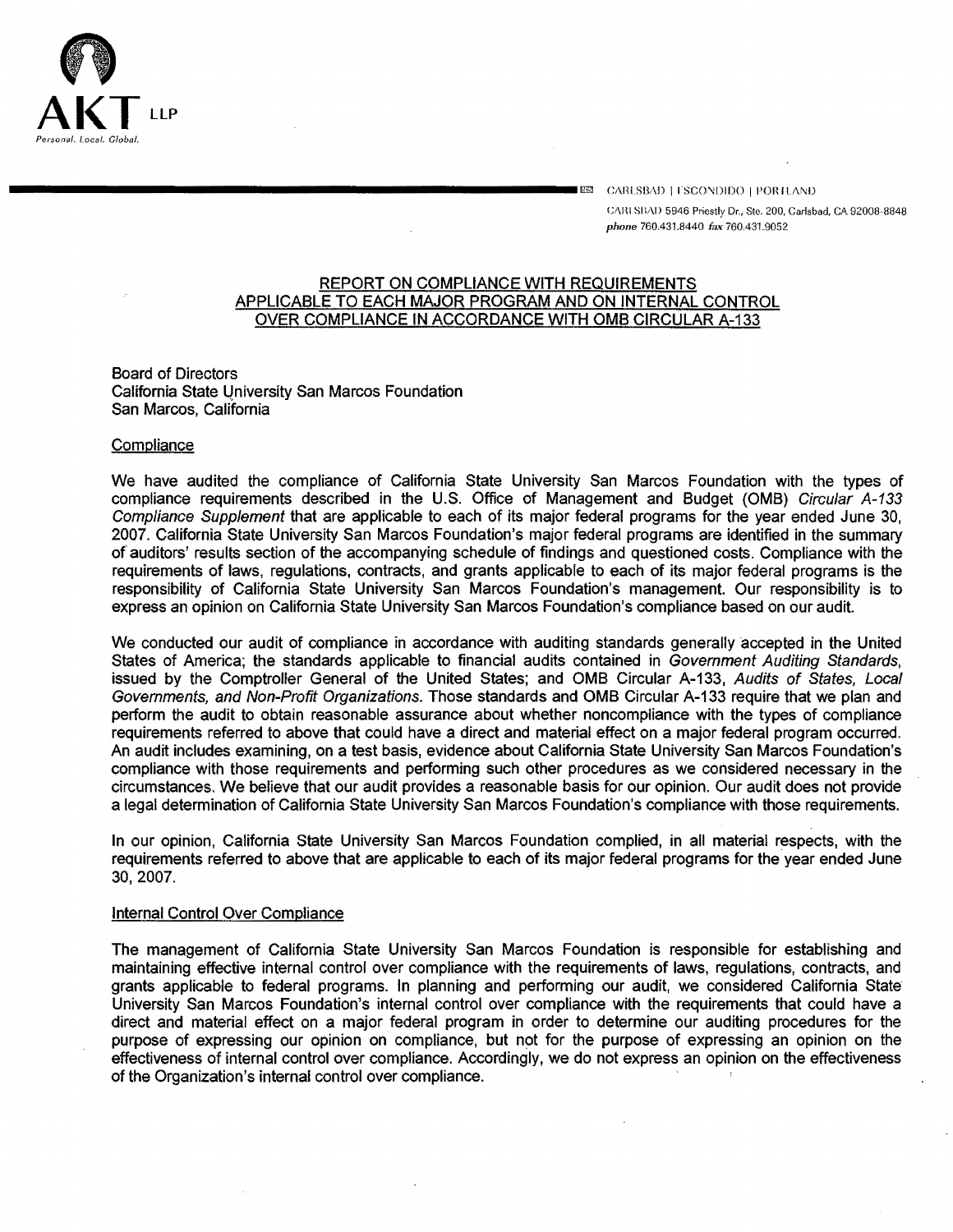### REPORT ON COMPLIANCE WITH REQUIREMENTS APPLICABLE TO EACH MAJOR PROGRAM AND ON INTERNAL CONTROL OVER COMPLIANCE IN ACCORDANCE WITH OMB CIRCULAR A-133

#### (continued)

A control deficiency in an entity's internal control over compliance exists when the design or operation of a control does not allow management or employees, in the normal course of performing their assigned functions, to prevent or detect noncompliance with a type of compliance requirement of a federal program on a timely basis. A significant deficiency is a control deficiency, or combination of control deficiencies, that adversely affects the entity's ability to administer a federal program such that there is more than a remote likelihood that noncompliance with a type of compliance requirement of a federal program that is more than inconsequential will not be prevented or detected by the entity's internal control.

A material weakness is a significant deficiency, or combination of significant deficiencies, that results in more than a remote likelihood that material noncompliance with a type of compliance requirement of a federal program will not be prevented or detected by the entity's internal control.

Our consideration of internal control over compliance was for the limited purpose described in the first paragraph of this section and would not necessarily identify all deficiencies in internal control that might be significant deficiencies or material weaknesses. We did not identify any deficiencies in internal control over compliance that we consider to be material weaknesses, as defined above.

This report is intended solely for the information and use of the board of directors, management, others within the Organization, and federal awarding agencies and pass-through entities and is not intended to be and should not be used by anyone other than these specified parties.

 $AKTLLP$ 

Carlsbad, California October 9, 2007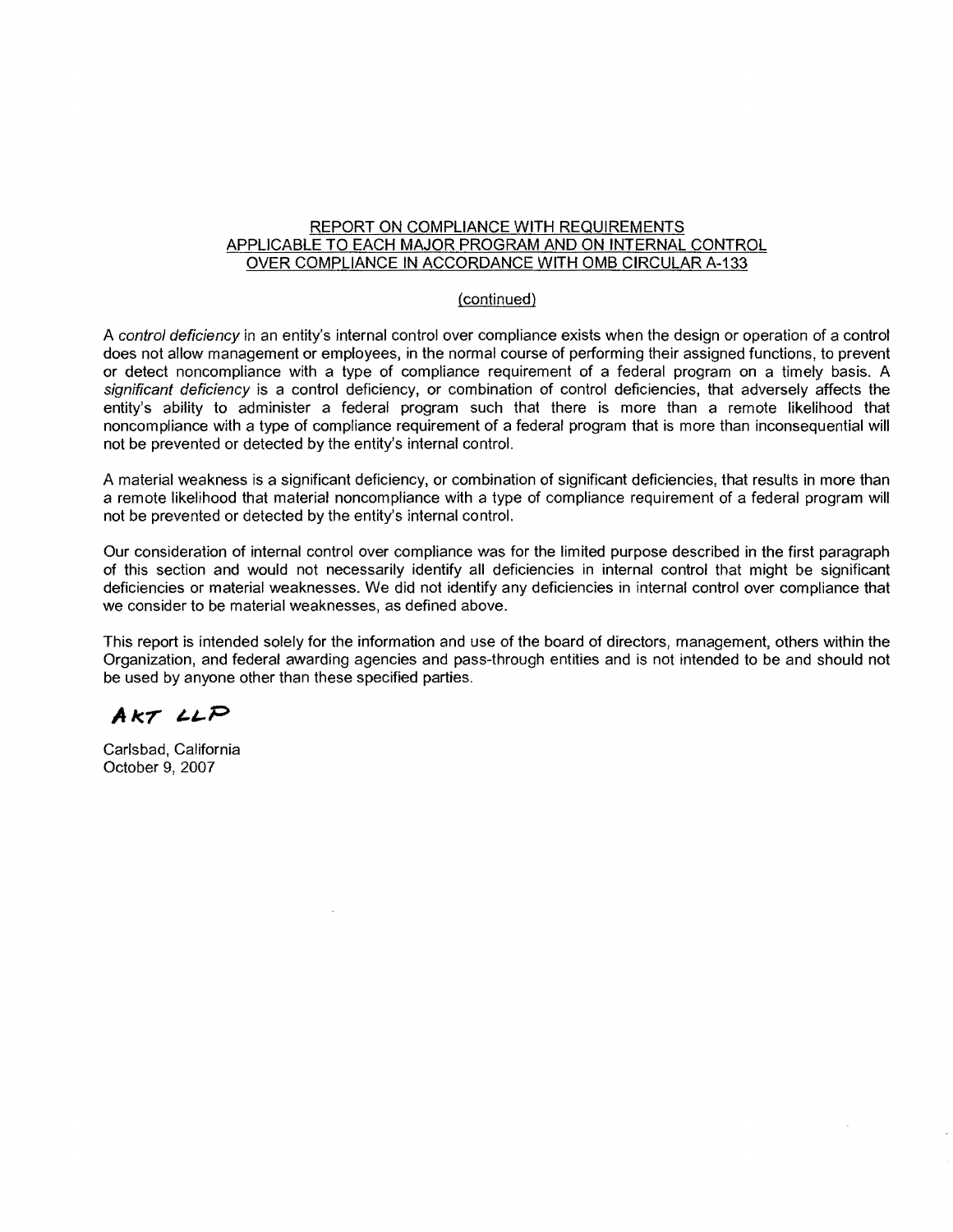# SCHEDULE OF EXPENDITURES OF FEDERAL AWARDS

Year Ended June 30, 2007

|                                                                  | Federal<br><b>CFDA</b> | Agency or<br>Pass-through<br>Grantor |              |
|------------------------------------------------------------------|------------------------|--------------------------------------|--------------|
| Federal/Pass-Through Grantor and Program Title                   | <b>Number</b>          | <b>Number</b>                        | Expenditures |
| <b>National Institutes of Health</b>                             |                        |                                      |              |
| Direct Programs:                                                 |                        |                                      |              |
| Drug Abuse and Addiction Research                                | 93.279                 | <b>N/A</b>                           | 53,816       |
| Microbiology and Infectious Diseases Research                    | 93.856                 | N/A                                  | 151,179      |
| Biomedical Research and Research Training                        | 93.859                 | N/A                                  | 2,249,727    |
| Marc u star                                                      | 93.880                 | N/A                                  | 15,629       |
| <b>Bridges to Future</b>                                         | 93.960                 | N/A                                  | 207,722      |
|                                                                  |                        |                                      | 2,678,073    |
| U.S. Department of Education                                     |                        |                                      |              |
| Direct Programs:                                                 |                        |                                      |              |
| <b>TRIO Cluster:</b>                                             |                        |                                      |              |
| <b>TRIO - Student Support Services</b>                           | 84.042                 | N/A                                  | 283,685      |
| <b>TRIO - Talent Search</b>                                      | 84.044                 | N/A                                  | 163,177      |
| TRIO - Upward Bound                                              | 84.047                 | N/A                                  | 299,311      |
|                                                                  |                        |                                      | 746,173      |
|                                                                  |                        |                                      |              |
| Strengthening Institution                                        | 83.031                 | N/A                                  | 12,899       |
| Gear Up                                                          | 83.334                 | N/A                                  | 60,458       |
| Undergraduate International Studies and Foreign Language Program | 84,016                 | N/A                                  | 23,569       |
| Fund for the Improvement of Postsecondary Education              | 84.116                 | N/A                                  | 191,109      |
| Migrant Education - College Assistance Migrant Program           | 84.149                 | N/A                                  | 358,562      |
| Fund for the improvement of Education                            | 84.215                 | N/A                                  | 10,598       |
| <b>National Writing Project</b>                                  | 84.928                 | N/A                                  | 48,113       |
|                                                                  |                        |                                      | 705,308      |
| Total U.S. Department of Education                               |                        |                                      | 1,451,481    |
| Department of Health and Human Services<br>Direct Programs:      |                        |                                      |              |
| Community Programs to Improve Minority Health                    | 93.137                 | N/A                                  | 21.577       |
| Passed Through from Various Organizations:                       |                        |                                      |              |
| Centers for Disease Control and Prevention, Investigations and   |                        |                                      |              |
| Technical Assistance                                             | 93.283                 | <b>WPOSJN</b>                        | 326,374      |
|                                                                  |                        |                                      | 347,951      |
|                                                                  |                        |                                      |              |
| National Oceanic and Atmospheric Administration                  |                        |                                      |              |
| Passed Through from San Jose State University:                   |                        |                                      |              |
| <b>Coastal Services Center</b>                                   | 11.473                 | N/A                                  | 1,295        |
|                                                                  |                        |                                      |              |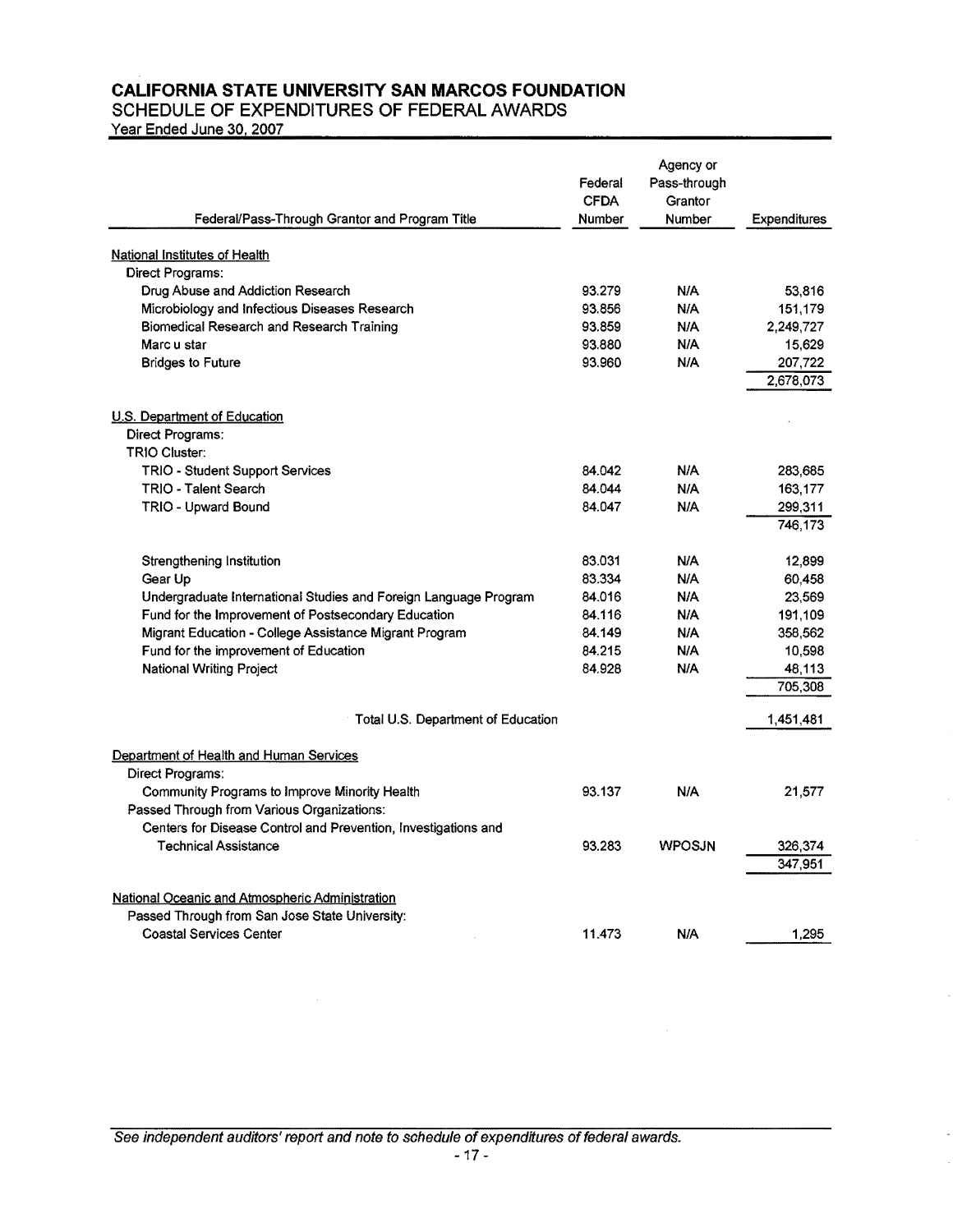# SCHEDULE OF EXPENDITURES OF FEDERAL AWARDS (CONTINUED)

Year Ended June 30, 2007

| Federal/Pass-Through Grantor and Program Title        | Federal<br><b>CFDA</b><br>Number | Agency or<br>Pass-through<br>Grantor<br><b>Number</b> | <b>Expenditures</b> |
|-------------------------------------------------------|----------------------------------|-------------------------------------------------------|---------------------|
| <b>National Science Foundation</b>                    |                                  |                                                       |                     |
| Direct Programs:                                      |                                  |                                                       |                     |
| Geosciences                                           | 47.050                           | N/A                                                   | 75,074              |
| <b>Biological Sciences</b>                            | 47.074                           | N/A                                                   | 166,149             |
| Social, Behavioral, and Economic Sciences             | 47.075                           | N/A                                                   | 18,844              |
| <b>Education and Human Resources</b>                  | 47.076                           | N/A                                                   | 101,551             |
| Polar Programs                                        | 47.078                           | N/A                                                   | 99,063              |
|                                                       |                                  |                                                       | 460,681             |
| Passed Through from Ohio State University:            |                                  |                                                       |                     |
| <b>Biological Sciences</b>                            | 47.074                           | MCB-0418891                                           | 70,549              |
| <b>Total National Science Foundation</b>              |                                  |                                                       | 531,230             |
|                                                       |                                  |                                                       |                     |
| Department of Energy                                  |                                  |                                                       |                     |
| Direct Program:                                       |                                  |                                                       |                     |
| Fossil Energy Research and Development                | 81.089                           | N/A                                                   | 5,511               |
| <b>National Highway Traffic Safety</b>                |                                  |                                                       |                     |
| Direct Program:                                       |                                  |                                                       |                     |
| <b>State Highway Safety</b>                           | 20.600                           | N/A                                                   | 1,812               |
| <b>National Security Agency</b>                       |                                  |                                                       |                     |
| Direct Program:                                       |                                  |                                                       |                     |
| <b>Diffusion Limits</b>                               | 12.901                           | N/A                                                   | 22.274              |
| <b>National Institute of Justice</b>                  |                                  |                                                       |                     |
| Direct Program:                                       |                                  |                                                       |                     |
| Juvenile Accountability Incentive Block Grant         | 16.501                           | N/A                                                   | 100,253             |
|                                                       |                                  |                                                       |                     |
| U.S. Department of the Interior                       |                                  |                                                       |                     |
| Direct Program:                                       |                                  |                                                       |                     |
| U.S. Geological Survey - Research and Data Collection | 15.808                           | N/A                                                   | 24,754              |
| Total expenditures of federal awards                  |                                  |                                                       | 5,164,634           |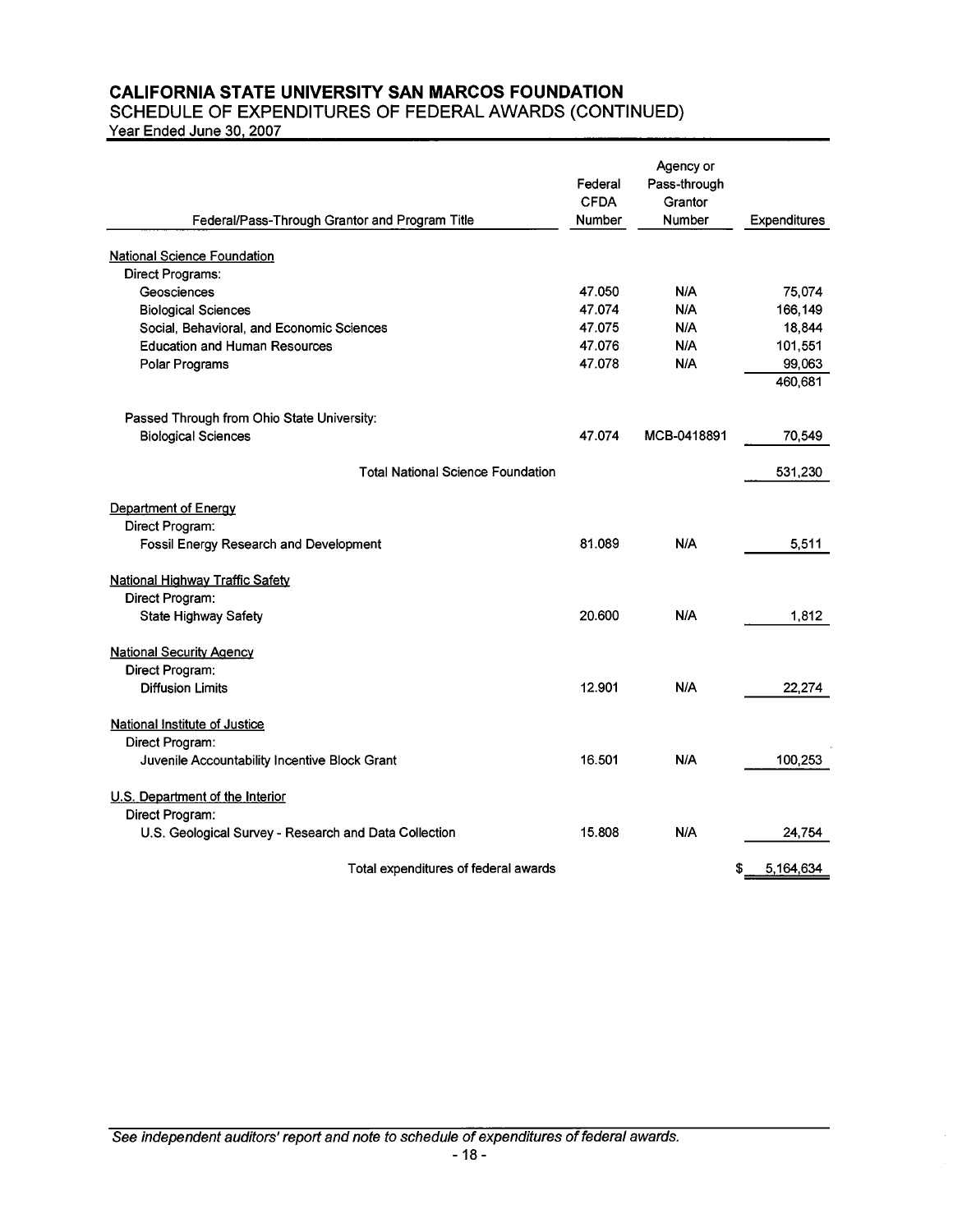# NOTE 1. BASIS OF PRESENTATION

The accompanying schedule of expenditures of federal awards includes the federal grant activity of California State University San Marcos Foundation and is presented on the accrual basis of accounting. The information in this schedule is presented in accordance with the requirements of OMB Circular A-133, Audits of States, Local Governments, and Non-Profit Organizations.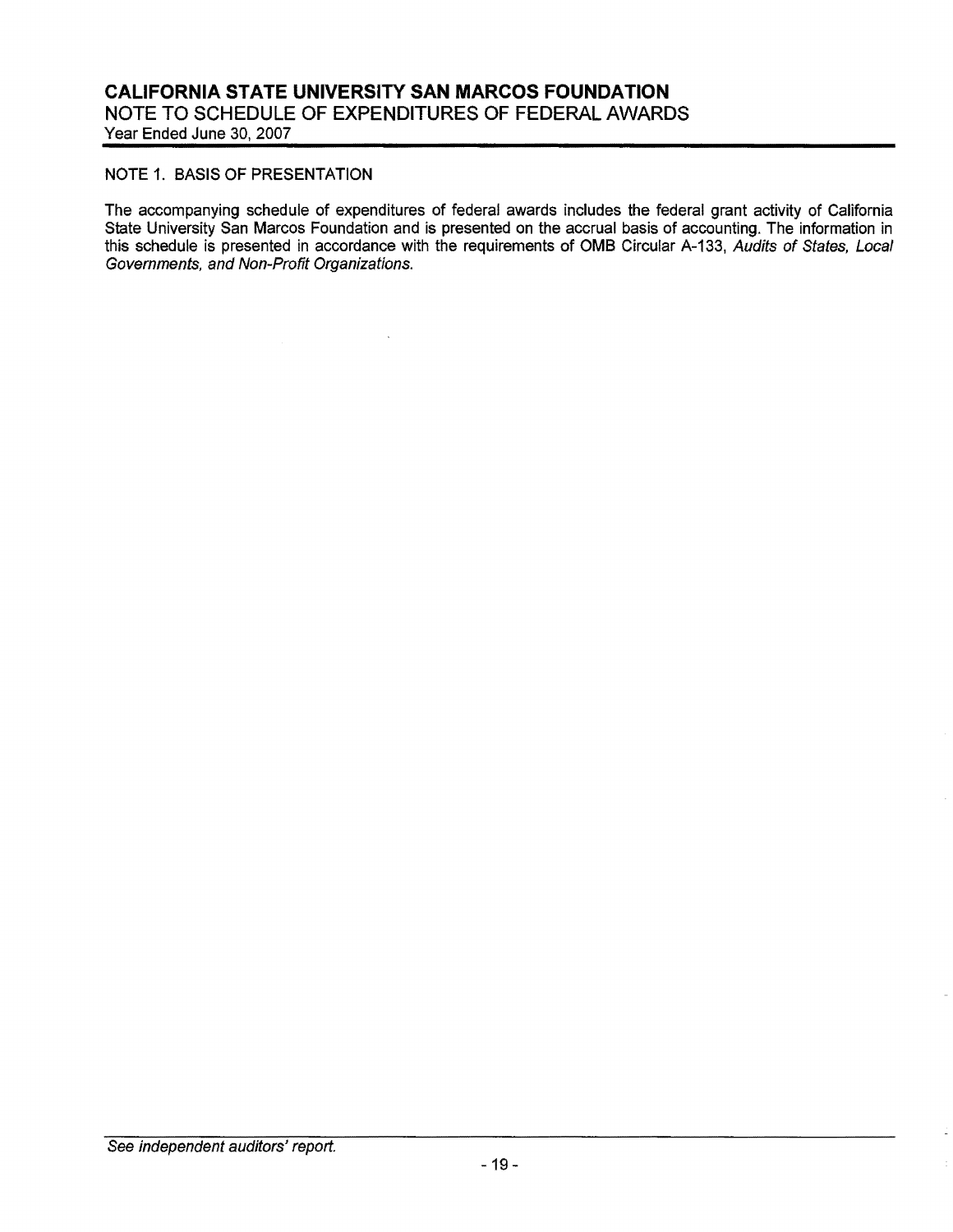SCHEDULE OF FINDINGS AND QUESTIONED COSTS

Year Ended June 30, 2007

# SECTION I - SUMMARY OF AUDITORS' RESULTS

# Financial Statements

| Type of auditors' report issued:<br>Internal control over financial reporting:<br>Control deficiency(ies) identified?<br>Significant deficiency(ies) identified?<br>Material weakness(es) identified? | Unqualified<br>yes<br>$x$ no<br>yes<br>$\mathbf{X}$ no<br>$x$ no<br>yes                                                                                                                                                                                       |
|-------------------------------------------------------------------------------------------------------------------------------------------------------------------------------------------------------|---------------------------------------------------------------------------------------------------------------------------------------------------------------------------------------------------------------------------------------------------------------|
| Noncompliance material to the financial statements noted?                                                                                                                                             | $x$ no<br>yes                                                                                                                                                                                                                                                 |
| <b>Federal Awards</b>                                                                                                                                                                                 |                                                                                                                                                                                                                                                               |
| Internal control over major programs:<br>Control deficiency(ies) identified?<br>Significant deficiency(ies) identified?<br>Material weakness(es) identified?                                          | yes<br><u>x</u> no<br>yes<br>$\times$ no<br>yes<br>x no                                                                                                                                                                                                       |
| Type of auditors' report issued on compliance<br>for major programs                                                                                                                                   | Unqualified                                                                                                                                                                                                                                                   |
| Any audit findings disclosed that are required<br>to be reported in accordance with OMB<br>Circular A-133, Section 510(a)?                                                                            | yes<br>x no                                                                                                                                                                                                                                                   |
| Identification of major programs:                                                                                                                                                                     |                                                                                                                                                                                                                                                               |
| <b>CFDA Number</b>                                                                                                                                                                                    | Name of Federal Program or Cluster                                                                                                                                                                                                                            |
| 84.042<br>84.044<br>84.047                                                                                                                                                                            | <b>TRIO Cluster:</b><br><b>Student Support Services</b><br><b>Talent Search</b><br><b>Upward Bound</b>                                                                                                                                                        |
| 84.149                                                                                                                                                                                                | Migrant Education -<br>College Assistance Migrant Program                                                                                                                                                                                                     |
| 93.279<br>93.283<br>93.856<br>93.859                                                                                                                                                                  | R&D Cluster:<br>Drug Abuse and Addiction Research<br>Centers for Disease Control and Prevention,<br><b>Investigations and Technical Assistance</b><br>Microbiology and Infectious Diseases<br>Research<br><b>Biomedical Research and Research</b><br>Training |
| Dollar threshold used to distinguish<br>between Type A and Type B programs:                                                                                                                           | \$300,000                                                                                                                                                                                                                                                     |
| Auditee qualified as a low-risk auditee<br>under OMB Circular A-133, Section 530?                                                                                                                     | $x$ yes<br>no                                                                                                                                                                                                                                                 |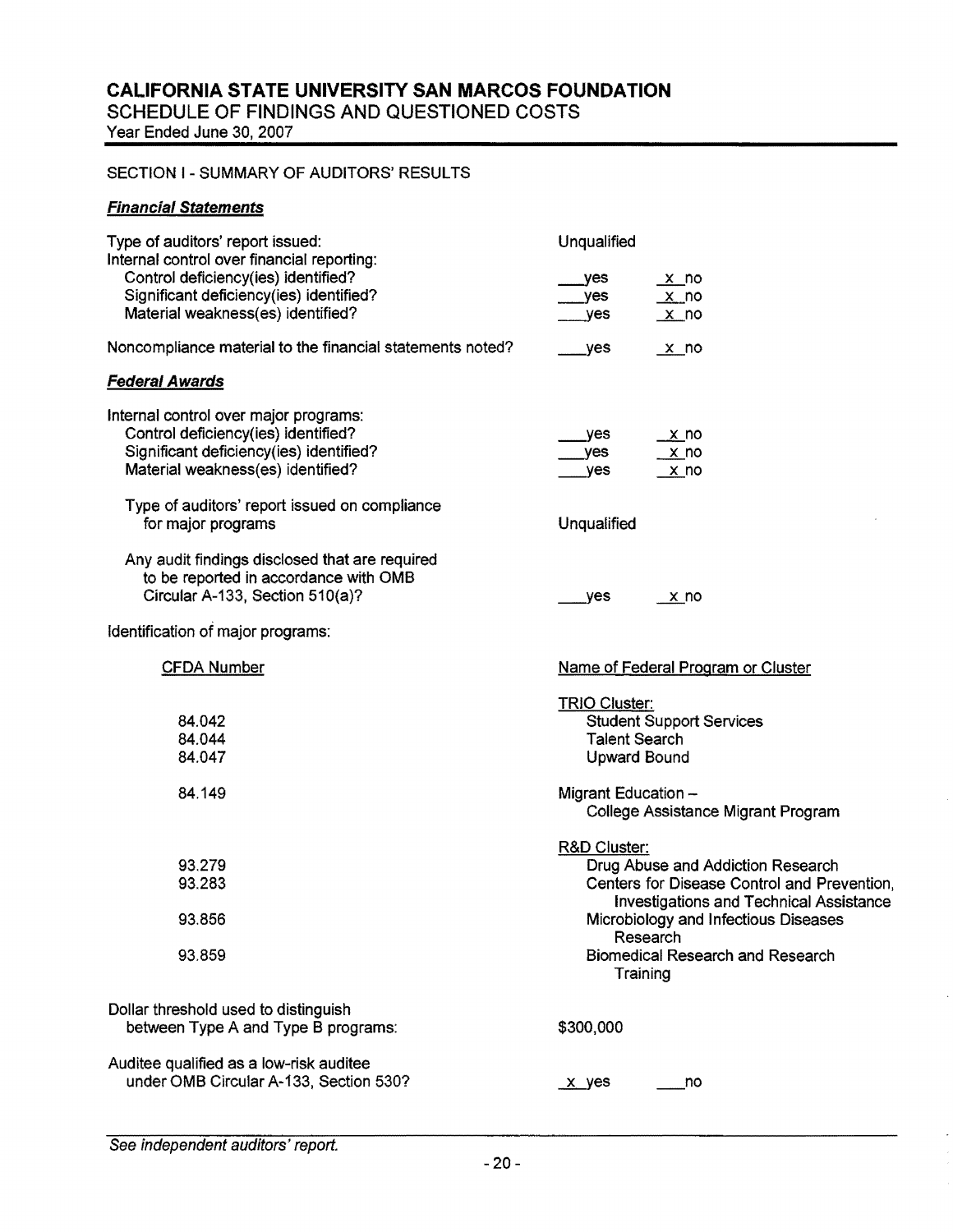SCHEDULE OF FINDINGS AND QUESTIONED COSTS (CONTINUED) Year Ended June 30, 2007

 $\mathcal{L}$ 

SECTION II - FINANCIAL STATEMENT FINDINGS

None

SECTION III - FEDERAL AWARD FINDINGS

None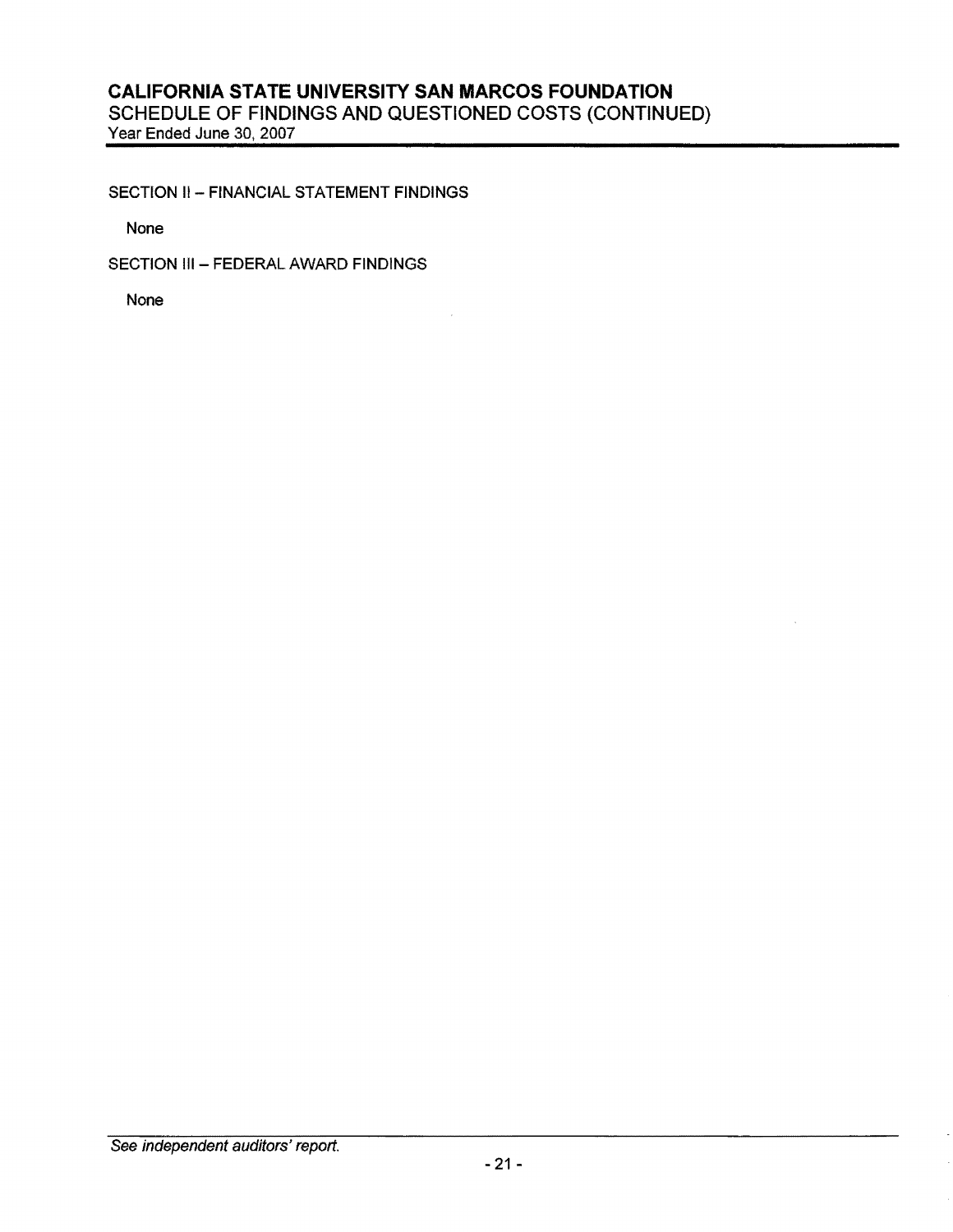SUPPLEMENTARY CALIFORNIA STATE UNIVERSITY SAN MARCOS SUPPORTING SCHEDULES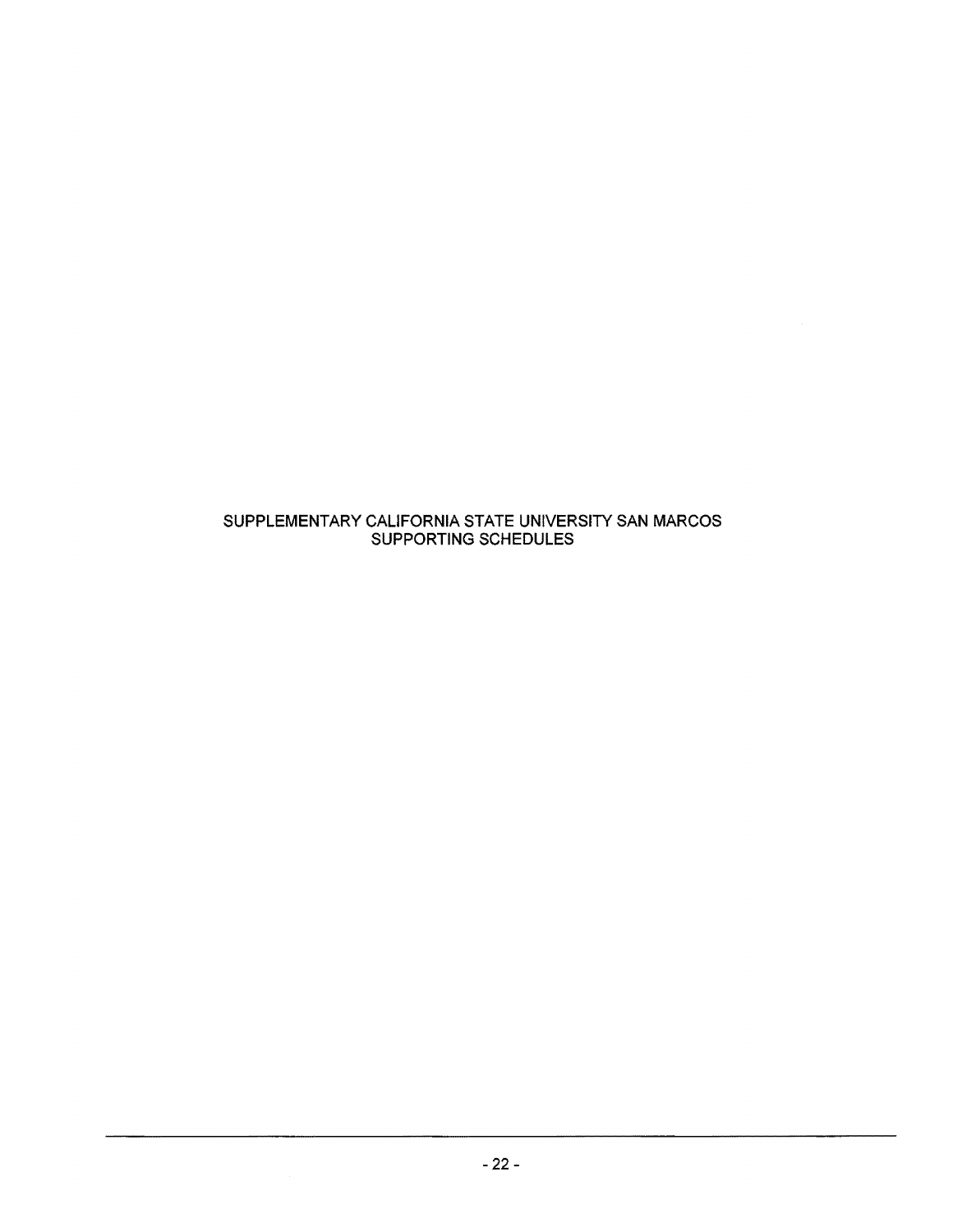#### Schedule of Net Assets

June 30, 2007

# (for inclusion in the California State University)

#### Assets:

| Short-term investments<br>2,197,964<br>Accounts receivable, net<br>Leases receivable, current portion<br>889,003<br>Pledges receivable, net<br>958,580<br>Prepaid expenses and other assets<br>12,838,296<br>Total current assets<br>Noncurrent assets:<br>1,002,857<br>Restricted cash and cash equivalents<br>Accounts receivable, net<br>Leases receivable, net of current portion<br>Student loans receivable, net<br>1,058,074<br>Pledges receivable, net<br>14,122,701<br>Endowment investments<br>Other long-term investments<br>7,290,816<br>Capital assets, net<br>425,458<br>Other assets<br>23,899,906<br>Total noncurrent assets<br>36,738,202<br>Total assets<br>Current liabilities:<br>1,408,365<br>Accounts payable<br>Accrued salaries and benefits payable<br>503,614<br>145,336<br>Accrued compensated absences-current portion<br>Deferred revenue<br>685,803<br>Capitalized lease obligations - current portion<br>Long-term debt obligations - current portion<br>Self-insurance claims liability - current portion<br>Other liabilities<br>118,437<br>2,861,555<br>Total current liabilities<br>Noncurrent liabilities:<br>Accrued compensated absences, net of current portion<br>Deferred revenue<br>Grants refundable<br>Capitalized lease obligations, net of current portion<br>Long-term debt obligations, net of current portion<br>Self-insurance claims liability, net of current portion<br>Depository accounts<br>Other liabilities<br>Total noncurrent liabilities<br>Total liabilities<br>2,861,555<br>Net assets:<br>Invested in capital assets, net of related debt<br>7,290,816<br>Restricted for:<br>Nonexpendable - endowments<br>12,700,961<br>Expendable:<br>Scholarships and fellowships<br>131,804<br>Research<br>Loans<br>Capital projects<br>3,049,912<br>Debt service<br>Other<br>4,165,749<br>Unrestricted<br>6,537,405<br>Total net assets<br>\$<br>33,876,647 | Current assets:           |                 |
|------------------------------------------------------------------------------------------------------------------------------------------------------------------------------------------------------------------------------------------------------------------------------------------------------------------------------------------------------------------------------------------------------------------------------------------------------------------------------------------------------------------------------------------------------------------------------------------------------------------------------------------------------------------------------------------------------------------------------------------------------------------------------------------------------------------------------------------------------------------------------------------------------------------------------------------------------------------------------------------------------------------------------------------------------------------------------------------------------------------------------------------------------------------------------------------------------------------------------------------------------------------------------------------------------------------------------------------------------------------------------------------------------------------------------------------------------------------------------------------------------------------------------------------------------------------------------------------------------------------------------------------------------------------------------------------------------------------------------------------------------------------------------------------------------------------------------------------------------------------------------------------------------------------|---------------------------|-----------------|
|                                                                                                                                                                                                                                                                                                                                                                                                                                                                                                                                                                                                                                                                                                                                                                                                                                                                                                                                                                                                                                                                                                                                                                                                                                                                                                                                                                                                                                                                                                                                                                                                                                                                                                                                                                                                                                                                                                                  | Cash and cash equivalents | \$<br>8,792,749 |
|                                                                                                                                                                                                                                                                                                                                                                                                                                                                                                                                                                                                                                                                                                                                                                                                                                                                                                                                                                                                                                                                                                                                                                                                                                                                                                                                                                                                                                                                                                                                                                                                                                                                                                                                                                                                                                                                                                                  |                           |                 |
|                                                                                                                                                                                                                                                                                                                                                                                                                                                                                                                                                                                                                                                                                                                                                                                                                                                                                                                                                                                                                                                                                                                                                                                                                                                                                                                                                                                                                                                                                                                                                                                                                                                                                                                                                                                                                                                                                                                  |                           |                 |
|                                                                                                                                                                                                                                                                                                                                                                                                                                                                                                                                                                                                                                                                                                                                                                                                                                                                                                                                                                                                                                                                                                                                                                                                                                                                                                                                                                                                                                                                                                                                                                                                                                                                                                                                                                                                                                                                                                                  |                           |                 |
|                                                                                                                                                                                                                                                                                                                                                                                                                                                                                                                                                                                                                                                                                                                                                                                                                                                                                                                                                                                                                                                                                                                                                                                                                                                                                                                                                                                                                                                                                                                                                                                                                                                                                                                                                                                                                                                                                                                  |                           |                 |
|                                                                                                                                                                                                                                                                                                                                                                                                                                                                                                                                                                                                                                                                                                                                                                                                                                                                                                                                                                                                                                                                                                                                                                                                                                                                                                                                                                                                                                                                                                                                                                                                                                                                                                                                                                                                                                                                                                                  |                           |                 |
|                                                                                                                                                                                                                                                                                                                                                                                                                                                                                                                                                                                                                                                                                                                                                                                                                                                                                                                                                                                                                                                                                                                                                                                                                                                                                                                                                                                                                                                                                                                                                                                                                                                                                                                                                                                                                                                                                                                  |                           |                 |
|                                                                                                                                                                                                                                                                                                                                                                                                                                                                                                                                                                                                                                                                                                                                                                                                                                                                                                                                                                                                                                                                                                                                                                                                                                                                                                                                                                                                                                                                                                                                                                                                                                                                                                                                                                                                                                                                                                                  |                           |                 |
|                                                                                                                                                                                                                                                                                                                                                                                                                                                                                                                                                                                                                                                                                                                                                                                                                                                                                                                                                                                                                                                                                                                                                                                                                                                                                                                                                                                                                                                                                                                                                                                                                                                                                                                                                                                                                                                                                                                  |                           |                 |
|                                                                                                                                                                                                                                                                                                                                                                                                                                                                                                                                                                                                                                                                                                                                                                                                                                                                                                                                                                                                                                                                                                                                                                                                                                                                                                                                                                                                                                                                                                                                                                                                                                                                                                                                                                                                                                                                                                                  |                           |                 |
|                                                                                                                                                                                                                                                                                                                                                                                                                                                                                                                                                                                                                                                                                                                                                                                                                                                                                                                                                                                                                                                                                                                                                                                                                                                                                                                                                                                                                                                                                                                                                                                                                                                                                                                                                                                                                                                                                                                  |                           |                 |
|                                                                                                                                                                                                                                                                                                                                                                                                                                                                                                                                                                                                                                                                                                                                                                                                                                                                                                                                                                                                                                                                                                                                                                                                                                                                                                                                                                                                                                                                                                                                                                                                                                                                                                                                                                                                                                                                                                                  |                           |                 |
|                                                                                                                                                                                                                                                                                                                                                                                                                                                                                                                                                                                                                                                                                                                                                                                                                                                                                                                                                                                                                                                                                                                                                                                                                                                                                                                                                                                                                                                                                                                                                                                                                                                                                                                                                                                                                                                                                                                  |                           |                 |
|                                                                                                                                                                                                                                                                                                                                                                                                                                                                                                                                                                                                                                                                                                                                                                                                                                                                                                                                                                                                                                                                                                                                                                                                                                                                                                                                                                                                                                                                                                                                                                                                                                                                                                                                                                                                                                                                                                                  |                           |                 |
|                                                                                                                                                                                                                                                                                                                                                                                                                                                                                                                                                                                                                                                                                                                                                                                                                                                                                                                                                                                                                                                                                                                                                                                                                                                                                                                                                                                                                                                                                                                                                                                                                                                                                                                                                                                                                                                                                                                  |                           |                 |
|                                                                                                                                                                                                                                                                                                                                                                                                                                                                                                                                                                                                                                                                                                                                                                                                                                                                                                                                                                                                                                                                                                                                                                                                                                                                                                                                                                                                                                                                                                                                                                                                                                                                                                                                                                                                                                                                                                                  |                           |                 |
|                                                                                                                                                                                                                                                                                                                                                                                                                                                                                                                                                                                                                                                                                                                                                                                                                                                                                                                                                                                                                                                                                                                                                                                                                                                                                                                                                                                                                                                                                                                                                                                                                                                                                                                                                                                                                                                                                                                  |                           |                 |
|                                                                                                                                                                                                                                                                                                                                                                                                                                                                                                                                                                                                                                                                                                                                                                                                                                                                                                                                                                                                                                                                                                                                                                                                                                                                                                                                                                                                                                                                                                                                                                                                                                                                                                                                                                                                                                                                                                                  |                           |                 |
|                                                                                                                                                                                                                                                                                                                                                                                                                                                                                                                                                                                                                                                                                                                                                                                                                                                                                                                                                                                                                                                                                                                                                                                                                                                                                                                                                                                                                                                                                                                                                                                                                                                                                                                                                                                                                                                                                                                  |                           |                 |
|                                                                                                                                                                                                                                                                                                                                                                                                                                                                                                                                                                                                                                                                                                                                                                                                                                                                                                                                                                                                                                                                                                                                                                                                                                                                                                                                                                                                                                                                                                                                                                                                                                                                                                                                                                                                                                                                                                                  | Liabilities:              |                 |
|                                                                                                                                                                                                                                                                                                                                                                                                                                                                                                                                                                                                                                                                                                                                                                                                                                                                                                                                                                                                                                                                                                                                                                                                                                                                                                                                                                                                                                                                                                                                                                                                                                                                                                                                                                                                                                                                                                                  |                           |                 |
|                                                                                                                                                                                                                                                                                                                                                                                                                                                                                                                                                                                                                                                                                                                                                                                                                                                                                                                                                                                                                                                                                                                                                                                                                                                                                                                                                                                                                                                                                                                                                                                                                                                                                                                                                                                                                                                                                                                  |                           |                 |
|                                                                                                                                                                                                                                                                                                                                                                                                                                                                                                                                                                                                                                                                                                                                                                                                                                                                                                                                                                                                                                                                                                                                                                                                                                                                                                                                                                                                                                                                                                                                                                                                                                                                                                                                                                                                                                                                                                                  |                           |                 |
|                                                                                                                                                                                                                                                                                                                                                                                                                                                                                                                                                                                                                                                                                                                                                                                                                                                                                                                                                                                                                                                                                                                                                                                                                                                                                                                                                                                                                                                                                                                                                                                                                                                                                                                                                                                                                                                                                                                  |                           |                 |
|                                                                                                                                                                                                                                                                                                                                                                                                                                                                                                                                                                                                                                                                                                                                                                                                                                                                                                                                                                                                                                                                                                                                                                                                                                                                                                                                                                                                                                                                                                                                                                                                                                                                                                                                                                                                                                                                                                                  |                           |                 |
|                                                                                                                                                                                                                                                                                                                                                                                                                                                                                                                                                                                                                                                                                                                                                                                                                                                                                                                                                                                                                                                                                                                                                                                                                                                                                                                                                                                                                                                                                                                                                                                                                                                                                                                                                                                                                                                                                                                  |                           |                 |
|                                                                                                                                                                                                                                                                                                                                                                                                                                                                                                                                                                                                                                                                                                                                                                                                                                                                                                                                                                                                                                                                                                                                                                                                                                                                                                                                                                                                                                                                                                                                                                                                                                                                                                                                                                                                                                                                                                                  |                           |                 |
|                                                                                                                                                                                                                                                                                                                                                                                                                                                                                                                                                                                                                                                                                                                                                                                                                                                                                                                                                                                                                                                                                                                                                                                                                                                                                                                                                                                                                                                                                                                                                                                                                                                                                                                                                                                                                                                                                                                  |                           |                 |
|                                                                                                                                                                                                                                                                                                                                                                                                                                                                                                                                                                                                                                                                                                                                                                                                                                                                                                                                                                                                                                                                                                                                                                                                                                                                                                                                                                                                                                                                                                                                                                                                                                                                                                                                                                                                                                                                                                                  |                           |                 |
|                                                                                                                                                                                                                                                                                                                                                                                                                                                                                                                                                                                                                                                                                                                                                                                                                                                                                                                                                                                                                                                                                                                                                                                                                                                                                                                                                                                                                                                                                                                                                                                                                                                                                                                                                                                                                                                                                                                  |                           |                 |
|                                                                                                                                                                                                                                                                                                                                                                                                                                                                                                                                                                                                                                                                                                                                                                                                                                                                                                                                                                                                                                                                                                                                                                                                                                                                                                                                                                                                                                                                                                                                                                                                                                                                                                                                                                                                                                                                                                                  |                           |                 |
|                                                                                                                                                                                                                                                                                                                                                                                                                                                                                                                                                                                                                                                                                                                                                                                                                                                                                                                                                                                                                                                                                                                                                                                                                                                                                                                                                                                                                                                                                                                                                                                                                                                                                                                                                                                                                                                                                                                  |                           |                 |
|                                                                                                                                                                                                                                                                                                                                                                                                                                                                                                                                                                                                                                                                                                                                                                                                                                                                                                                                                                                                                                                                                                                                                                                                                                                                                                                                                                                                                                                                                                                                                                                                                                                                                                                                                                                                                                                                                                                  |                           |                 |
|                                                                                                                                                                                                                                                                                                                                                                                                                                                                                                                                                                                                                                                                                                                                                                                                                                                                                                                                                                                                                                                                                                                                                                                                                                                                                                                                                                                                                                                                                                                                                                                                                                                                                                                                                                                                                                                                                                                  |                           |                 |
|                                                                                                                                                                                                                                                                                                                                                                                                                                                                                                                                                                                                                                                                                                                                                                                                                                                                                                                                                                                                                                                                                                                                                                                                                                                                                                                                                                                                                                                                                                                                                                                                                                                                                                                                                                                                                                                                                                                  |                           |                 |
|                                                                                                                                                                                                                                                                                                                                                                                                                                                                                                                                                                                                                                                                                                                                                                                                                                                                                                                                                                                                                                                                                                                                                                                                                                                                                                                                                                                                                                                                                                                                                                                                                                                                                                                                                                                                                                                                                                                  |                           |                 |
|                                                                                                                                                                                                                                                                                                                                                                                                                                                                                                                                                                                                                                                                                                                                                                                                                                                                                                                                                                                                                                                                                                                                                                                                                                                                                                                                                                                                                                                                                                                                                                                                                                                                                                                                                                                                                                                                                                                  |                           |                 |
|                                                                                                                                                                                                                                                                                                                                                                                                                                                                                                                                                                                                                                                                                                                                                                                                                                                                                                                                                                                                                                                                                                                                                                                                                                                                                                                                                                                                                                                                                                                                                                                                                                                                                                                                                                                                                                                                                                                  |                           |                 |
|                                                                                                                                                                                                                                                                                                                                                                                                                                                                                                                                                                                                                                                                                                                                                                                                                                                                                                                                                                                                                                                                                                                                                                                                                                                                                                                                                                                                                                                                                                                                                                                                                                                                                                                                                                                                                                                                                                                  |                           |                 |
|                                                                                                                                                                                                                                                                                                                                                                                                                                                                                                                                                                                                                                                                                                                                                                                                                                                                                                                                                                                                                                                                                                                                                                                                                                                                                                                                                                                                                                                                                                                                                                                                                                                                                                                                                                                                                                                                                                                  |                           |                 |
|                                                                                                                                                                                                                                                                                                                                                                                                                                                                                                                                                                                                                                                                                                                                                                                                                                                                                                                                                                                                                                                                                                                                                                                                                                                                                                                                                                                                                                                                                                                                                                                                                                                                                                                                                                                                                                                                                                                  |                           |                 |
|                                                                                                                                                                                                                                                                                                                                                                                                                                                                                                                                                                                                                                                                                                                                                                                                                                                                                                                                                                                                                                                                                                                                                                                                                                                                                                                                                                                                                                                                                                                                                                                                                                                                                                                                                                                                                                                                                                                  |                           |                 |
|                                                                                                                                                                                                                                                                                                                                                                                                                                                                                                                                                                                                                                                                                                                                                                                                                                                                                                                                                                                                                                                                                                                                                                                                                                                                                                                                                                                                                                                                                                                                                                                                                                                                                                                                                                                                                                                                                                                  |                           |                 |
|                                                                                                                                                                                                                                                                                                                                                                                                                                                                                                                                                                                                                                                                                                                                                                                                                                                                                                                                                                                                                                                                                                                                                                                                                                                                                                                                                                                                                                                                                                                                                                                                                                                                                                                                                                                                                                                                                                                  |                           |                 |
|                                                                                                                                                                                                                                                                                                                                                                                                                                                                                                                                                                                                                                                                                                                                                                                                                                                                                                                                                                                                                                                                                                                                                                                                                                                                                                                                                                                                                                                                                                                                                                                                                                                                                                                                                                                                                                                                                                                  |                           |                 |
|                                                                                                                                                                                                                                                                                                                                                                                                                                                                                                                                                                                                                                                                                                                                                                                                                                                                                                                                                                                                                                                                                                                                                                                                                                                                                                                                                                                                                                                                                                                                                                                                                                                                                                                                                                                                                                                                                                                  |                           |                 |
|                                                                                                                                                                                                                                                                                                                                                                                                                                                                                                                                                                                                                                                                                                                                                                                                                                                                                                                                                                                                                                                                                                                                                                                                                                                                                                                                                                                                                                                                                                                                                                                                                                                                                                                                                                                                                                                                                                                  |                           |                 |
|                                                                                                                                                                                                                                                                                                                                                                                                                                                                                                                                                                                                                                                                                                                                                                                                                                                                                                                                                                                                                                                                                                                                                                                                                                                                                                                                                                                                                                                                                                                                                                                                                                                                                                                                                                                                                                                                                                                  |                           |                 |
|                                                                                                                                                                                                                                                                                                                                                                                                                                                                                                                                                                                                                                                                                                                                                                                                                                                                                                                                                                                                                                                                                                                                                                                                                                                                                                                                                                                                                                                                                                                                                                                                                                                                                                                                                                                                                                                                                                                  |                           |                 |
|                                                                                                                                                                                                                                                                                                                                                                                                                                                                                                                                                                                                                                                                                                                                                                                                                                                                                                                                                                                                                                                                                                                                                                                                                                                                                                                                                                                                                                                                                                                                                                                                                                                                                                                                                                                                                                                                                                                  |                           |                 |
|                                                                                                                                                                                                                                                                                                                                                                                                                                                                                                                                                                                                                                                                                                                                                                                                                                                                                                                                                                                                                                                                                                                                                                                                                                                                                                                                                                                                                                                                                                                                                                                                                                                                                                                                                                                                                                                                                                                  |                           |                 |
|                                                                                                                                                                                                                                                                                                                                                                                                                                                                                                                                                                                                                                                                                                                                                                                                                                                                                                                                                                                                                                                                                                                                                                                                                                                                                                                                                                                                                                                                                                                                                                                                                                                                                                                                                                                                                                                                                                                  |                           |                 |
|                                                                                                                                                                                                                                                                                                                                                                                                                                                                                                                                                                                                                                                                                                                                                                                                                                                                                                                                                                                                                                                                                                                                                                                                                                                                                                                                                                                                                                                                                                                                                                                                                                                                                                                                                                                                                                                                                                                  |                           |                 |
|                                                                                                                                                                                                                                                                                                                                                                                                                                                                                                                                                                                                                                                                                                                                                                                                                                                                                                                                                                                                                                                                                                                                                                                                                                                                                                                                                                                                                                                                                                                                                                                                                                                                                                                                                                                                                                                                                                                  |                           |                 |

See accompanying independent auditors' report. - 23 -

l.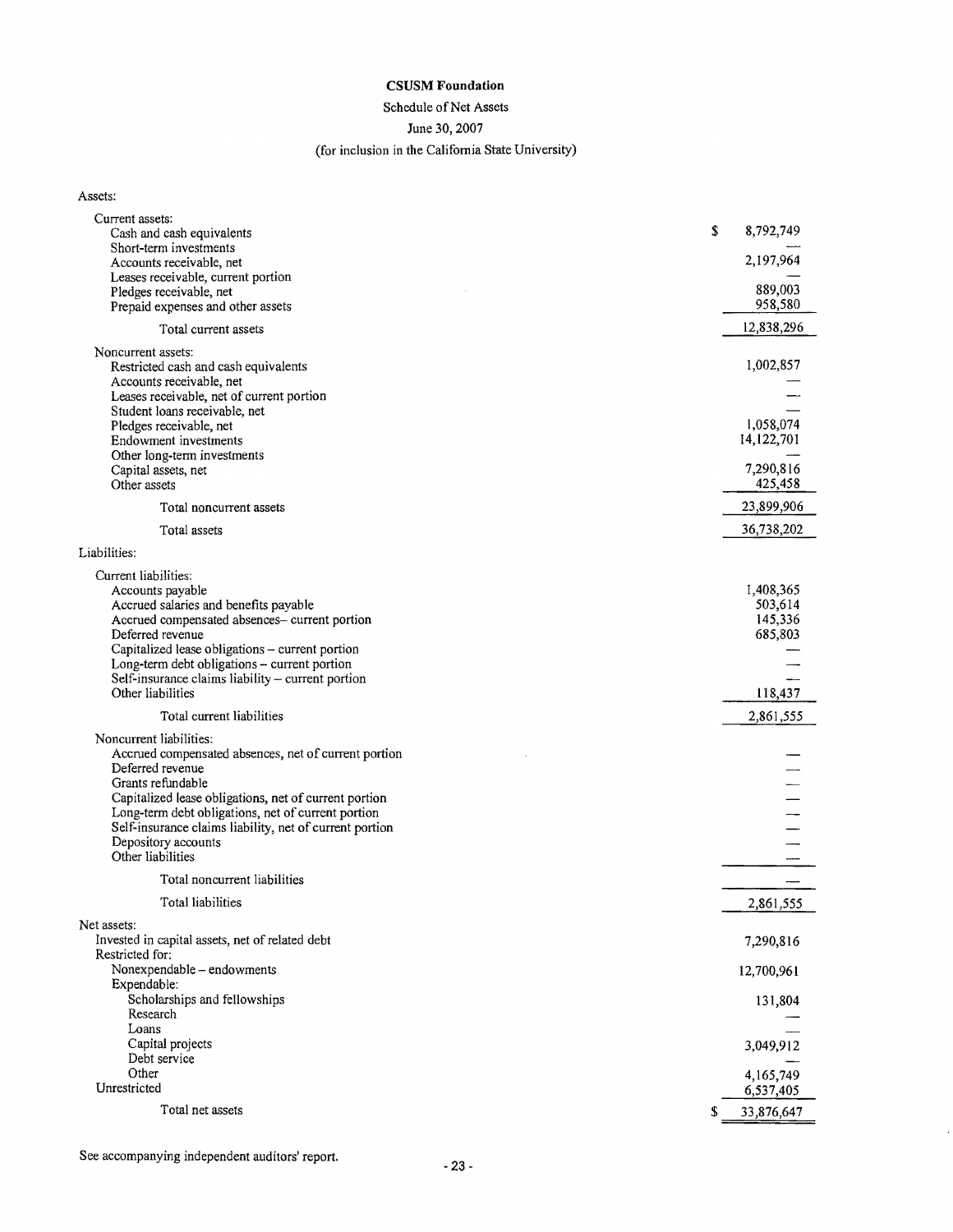# Schedule of Revenues, Expenses, and Changes in Net Assets

Year Ended June 30, 2007

(for inclusion in the California State University)

| Revenues: |
|-----------|
|-----------|

| Operating revenues:                                             |                  |
|-----------------------------------------------------------------|------------------|
| Student tuition and fees (net of scholarship allowances of \$   | \$               |
| Grants and contracts, noncapital:                               |                  |
| Federal                                                         | 5,164,634        |
| State and local                                                 | 6,206,706        |
| Nongovernmental                                                 | 937,280          |
| Sales and services of educational activities                    | 1,934,190        |
| Sales and services of auxiliary enterprises (net of scholarship | 5,958,446        |
| allowances of \$                                                |                  |
| Other operating revenues                                        |                  |
| Total operating revenues                                        | 20,201,256       |
| Expenses:                                                       |                  |
| Operating expenses:                                             |                  |
| Instruction                                                     | 1,487,489        |
| Research                                                        | 4,482,862        |
| Public service                                                  | 1,295,620        |
| Academic support                                                | 345,194          |
| Student services                                                | 5,373,436        |
| Institutional support                                           | 1,182,423        |
| Operation and maintenance of plant                              |                  |
| Student grants and scholarships                                 | 448,100          |
| Auxiliary enterprise expenses                                   | 2,250,799        |
| Depreciation and amortization                                   | 303,599          |
| Total operating expenses                                        | 17,169,522       |
| Operating income (loss)                                         | 3,031,734        |
| Nonoperating revenues (expenses):                               |                  |
| State appropriations, noncapital                                |                  |
| Gifts, noncapital                                               | 953,637          |
| Investment income, net                                          | 1,430,892        |
| Endowment income                                                | 808,533          |
| Interest on capital-related debt                                |                  |
| Other nonoperating revenues (expenses)                          | (310, 102)       |
| Net nonoperating revenues (expenses)                            | 2,882,960        |
| Income (loss) before other additions                            | 5,914,694        |
| State appropriations, capital                                   |                  |
| Grants and gifts, capital                                       |                  |
| Additions to permanent endowments                               | 358,728          |
| Increase (decrease) in net assets                               | 6,273,422        |
| Net assets:                                                     |                  |
| Net assets at beginning of year                                 | 27,603,225       |
| Net assets at end of year                                       | \$<br>33,876,647 |
|                                                                 |                  |

See accompanying independent auditors' report.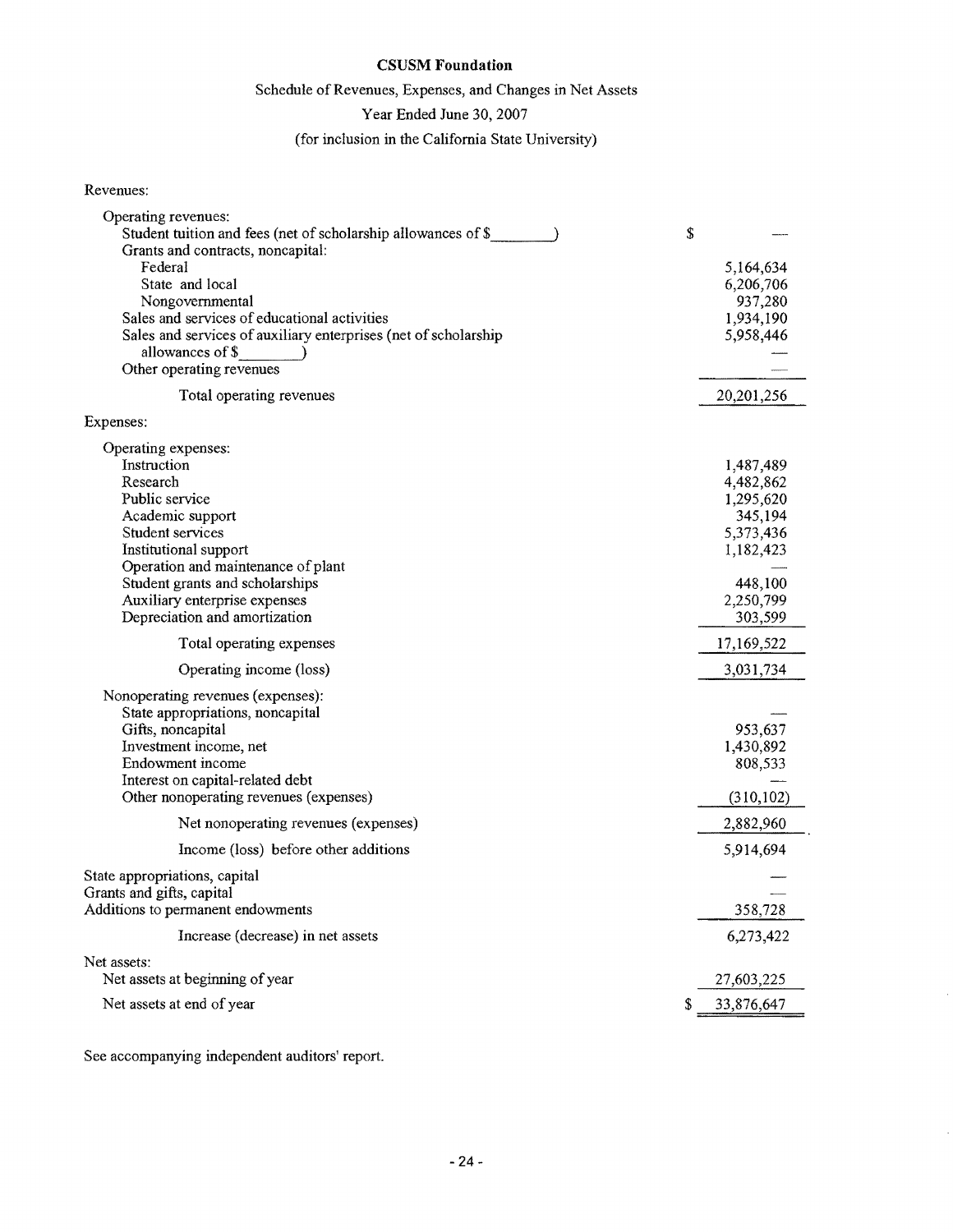#### CSUSM Foundation Other Infotmation June 30, 2007 {for inclusion in the California State University)

 $^\prime$ 

#### 1 Endowment cash and cash equivalents at June 30, 2007:

tion of restricted cash and cash equivalents related to endowments<br>other restricted cash and cash equivalents Totat endowment cash and cash equivalents

 $$ 1,002,857$ 1,002.857  $\mathbbmss{S}$ 

#### 2 Composition of investments at June 30, 2007:

|                                                   |   | Current | Noncurrent | Total      |
|---------------------------------------------------|---|---------|------------|------------|
| State of California Surplus Money Investment Fund | х |         |            |            |
| State of Califronia Local Agency Investment Fund  |   |         |            |            |
| Met West Short Term Fund                          |   |         |            |            |
| Met West Medium Term Fund                         |   |         |            |            |
| Met West Equity Fund                              |   |         |            |            |
| Debt and equity securities                        |   |         | 8,253,873  | 8,253.873  |
| Fixed income securities                           |   |         | 4,540,788  | 4,540.788  |
| Real estate                                       |   |         |            |            |
| Certificates of deposit                           |   |         |            |            |
| Money market funds                                |   |         |            |            |
| Notes receivable                                  |   |         |            |            |
| Other investments:                                |   |         |            |            |
| Alternatives                                      |   |         | 1,328,040  | 1,328,040  |
| Add description                                   |   |         |            |            |
| Add description                                   |   |         |            |            |
| Add description                                   |   |         |            |            |
| Other                                             |   |         |            |            |
| Total investments                                 |   |         | 14,122,701 | 14,122,701 |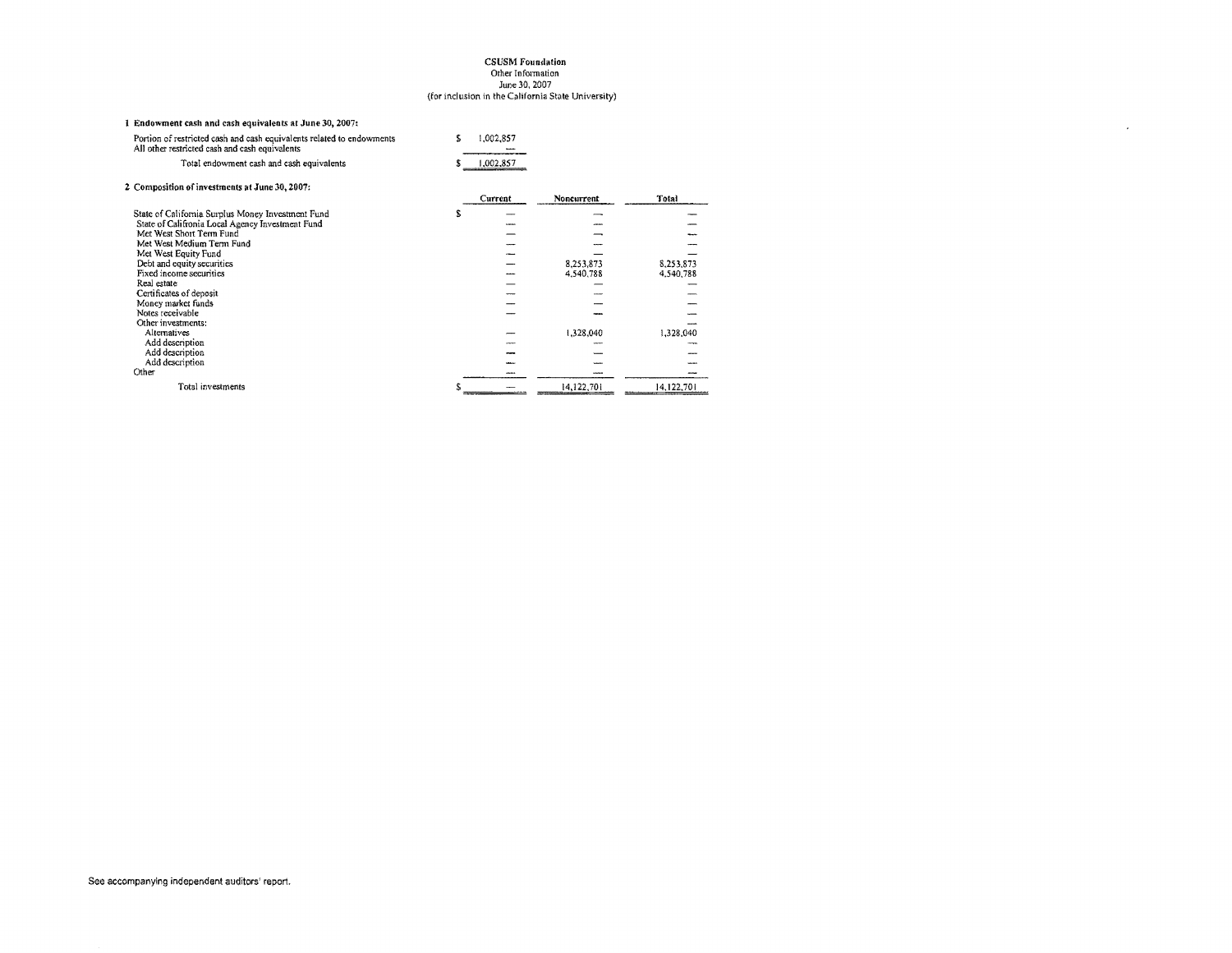#### CS USM Foundation Other Information June 30, 2007 (for inclusion in the California State University)

| 3 Composition of capital assets at June 30, 2007: |                          |                             |                          |                          |                          |                          |                  |                          |
|---------------------------------------------------|--------------------------|-----------------------------|--------------------------|--------------------------|--------------------------|--------------------------|------------------|--------------------------|
|                                                   | Balance<br>June 30, 2006 | Prior period<br>Adjustments | Reclassifications        | Balance<br>June 30, 2006 | Additions                | Reductions               | <b>Transfers</b> | Balance<br>June 30, 2007 |
| Nondepreciable capital assets                     |                          |                             |                          |                          |                          |                          |                  |                          |
| Land and land improvements                        | Ŝ.                       |                             |                          |                          |                          |                          |                  |                          |
| Works of art and historical treasures             |                          |                             |                          |                          |                          |                          |                  |                          |
| Construction Work in Progress                     | 1.011.337                | <b>Service</b>              | -                        | 1,011,337                | 5.166,060                |                          | —                | 6,177,397                |
| Total nondepreciable capital assets               | 1,011,337                | ---                         | --                       | 1,011,337                | 5,166,060                | —                        | $-$              | 6,177,397                |
| Depreciable capital assets                        |                          |                             |                          |                          |                          |                          |                  |                          |
| Buildings and building improvements               |                          |                             | $-$                      |                          |                          |                          |                  |                          |
| Improvements, other than buildings                |                          |                             | www.                     |                          |                          |                          |                  |                          |
| Infrastructure                                    | $\overline{\phantom{a}}$ |                             | ---                      |                          |                          |                          | ---              |                          |
| Leasehold improvements                            | 1,330,447                |                             | --                       | 1,330,447                |                          | ---                      | -                | 1,330,447                |
| Personal property:                                |                          |                             |                          |                          |                          |                          |                  |                          |
| Equipment                                         | 1,139,433                | ----                        | $\overline{\phantom{a}}$ | 1,139,433                |                          |                          |                  | 1,139,433                |
| Library books and materials                       |                          |                             |                          | -                        |                          |                          |                  |                          |
| Intangible assets                                 |                          | $\overline{\phantom{a}}$    | <b>STATISTICS</b>        | $\sim$                   |                          | $\overline{\phantom{a}}$ |                  | ---                      |
| Total depreciable capital assets                  | 2,469,880                |                             | --                       | 2,469,880                |                          |                          |                  | 2,469,880                |
| Total cost                                        | 3,481,217                | ---                         |                          | 3,481,217                | 5,166,060                |                          |                  | 8,647,277                |
| Less accumulated depreciation:                    |                          |                             |                          |                          |                          |                          |                  |                          |
| Buildings and building improvements               |                          |                             | سمہ                      |                          |                          |                          |                  |                          |
| Improvements, other than buildings                |                          |                             | ----                     |                          |                          |                          |                  |                          |
| Infrastructure                                    |                          |                             | $\sim$                   | -                        |                          |                          |                  |                          |
| Leaschold improvements                            | 422,752                  | www.                        | anno.                    | 422,752                  | 137,395                  | ---                      | ---              | 560,147                  |
| Personal property:                                |                          |                             |                          | $\sim$                   |                          |                          |                  |                          |
| Equipment                                         | 650.369                  |                             | ----                     | 650,369                  | 145,945                  | ---                      |                  | 796,314                  |
| Library books and materials                       | <b>--</b>                |                             | -                        | $\overline{a}$           | $\overline{\phantom{a}}$ |                          |                  | $\overline{\phantom{a}}$ |
| Intangible assets                                 |                          |                             | ---                      | $\overline{\phantom{a}}$ | ---                      | --                       |                  |                          |
| Total accumulated depreciation                    | 1,073,121                | ---                         | ----                     | 1,073,121                | 283,340                  | $\sim$                   |                  | 1,356,461                |
| Net capital assets                                | 2,408,096                |                             |                          | 2,408,096                | 4,882,720                |                          |                  | 7,290,816                |
|                                                   |                          |                             |                          |                          |                          |                          |                  |                          |

#### Detail of depreciation and amortization expense for the year ended June 30, 2007:

| Depreciation and amortization expense related to capital assets | 283.340 |
|-----------------------------------------------------------------|---------|
| Amortization expense related to other assets                    | 20.258  |
| Total depreciation and amortization                             | 303.598 |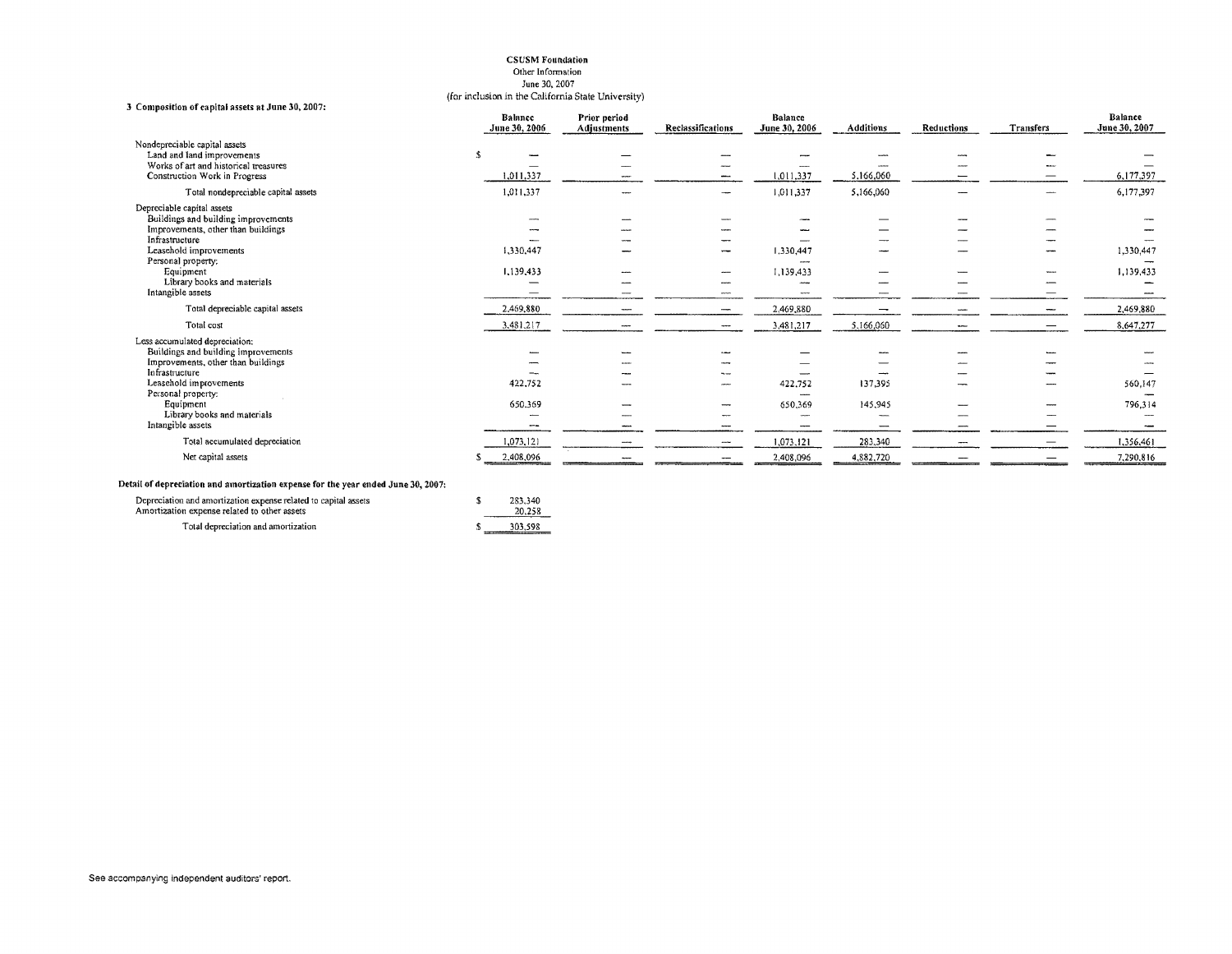# CSUSM Foundation Other Infonnation June 30, 2007 (for indusion in the California State University}

#### 4 Long~term liabilities activity schedule:

 $\sim$ 

| Long-term unamities activity activance                         |               |              |                   | Balance       |           |            |               |                          |         |
|----------------------------------------------------------------|---------------|--------------|-------------------|---------------|-----------|------------|---------------|--------------------------|---------|
|                                                                | Balance       | Prior period |                   | June 30, 2006 |           |            | Balance       | Long-term                | Current |
|                                                                | June 30, 2006 | adjustments  | Reclassifications | (restated)    | Additions | Reductions | June 30, 2007 | portion                  | portion |
| Accrued compensated absences<br>Capitalized lease obligations: | 226,692       | --           | $\sim$            | 226,692       | 145,336   | (226, 692) | 145,336       |                          | 145,336 |
| Gross balance                                                  |               |              |                   |               |           |            |               |                          |         |
| Unamortized premium on capitalized lease obligations           |               |              |                   |               |           |            |               |                          |         |
| Total capitalized lease obligations                            |               |              |                   |               |           |            |               |                          |         |
| Long-term debt obligations:                                    |               |              |                   |               |           |            |               |                          |         |
| Revenue Bonds                                                  |               |              |                   |               |           |            |               |                          |         |
| Other bonds (non-Revenue Bonds)                                |               |              | $\cdots$          |               | ---       |            |               |                          |         |
| Commercial Paper                                               |               |              | ----              | مسعه          | ---       |            |               |                          |         |
| Other:                                                         |               |              |                   |               |           |            |               |                          |         |
| Description                                                    |               |              |                   | $-$           |           |            |               |                          |         |
| Description                                                    |               |              |                   | --            |           |            |               | --                       |         |
| Description                                                    |               |              | --                |               |           |            |               |                          |         |
| Description                                                    |               |              | <b>STATE</b>      |               |           | $\sim$     |               | $\overline{\phantom{a}}$ |         |
| Description                                                    |               |              | --                |               |           |            |               |                          |         |
| Description                                                    |               |              |                   |               |           |            |               |                          |         |
| Total long-term debt obligations                               |               |              |                   |               |           |            |               | $-$                      |         |
| Total long-term liabilities                                    | 226,692       |              |                   | 226,692       | 145,336   | (226, 692) | 145,336       |                          | 145,336 |

5 Interest rates

Low High

 $\sim 10^7$ 

Range of interest rates on outstanding debt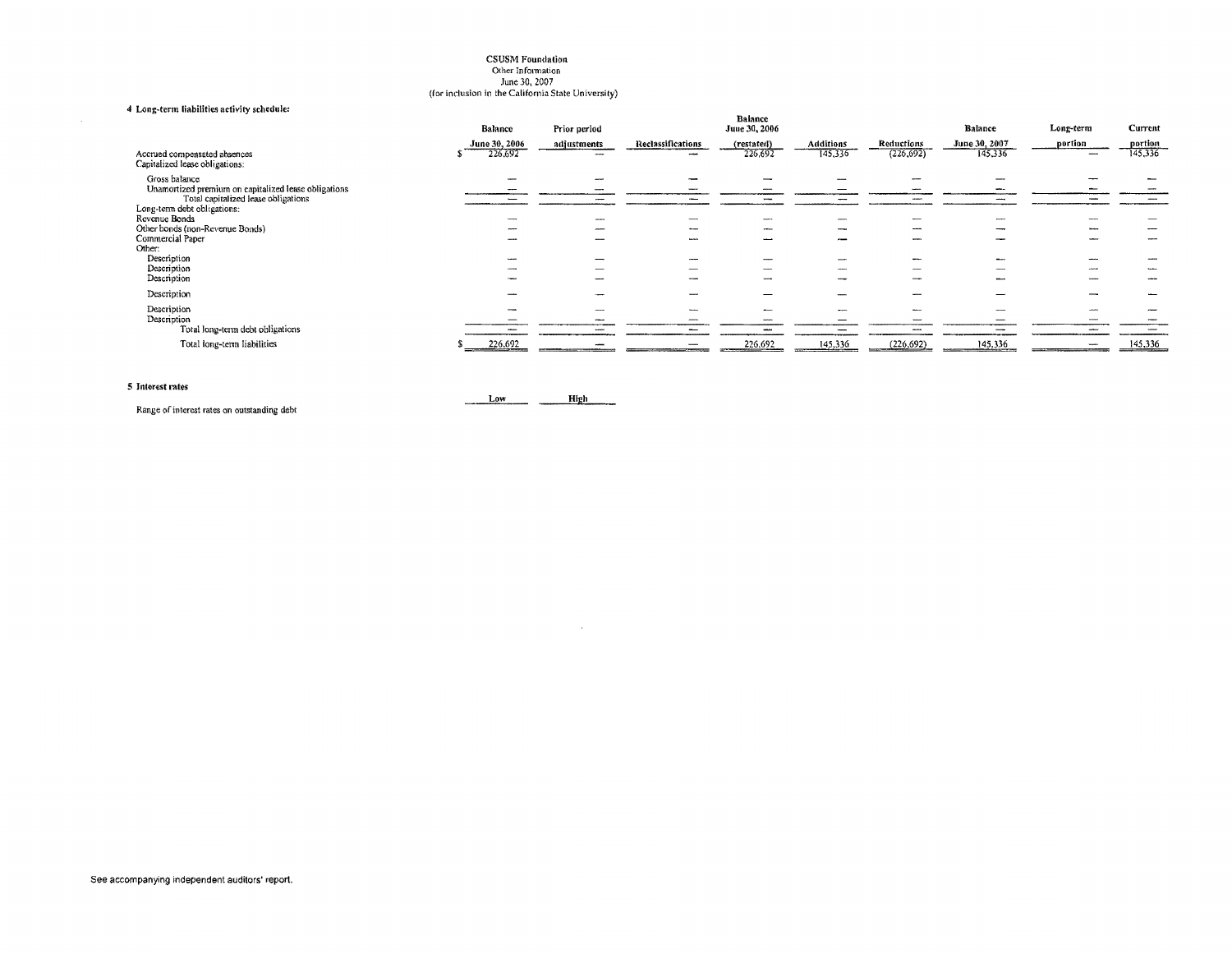#### Other Jnfonnation June 30, 2007 (for inclusion in the California State University)

Capital

#### 6 Future minimum lease payments:

|                                                      |   | leases |
|------------------------------------------------------|---|--------|
| Year ending June 30:                                 |   |        |
| 2008                                                 | S |        |
| 2009                                                 |   |        |
| 2010                                                 |   |        |
| 2011                                                 |   |        |
| 2012                                                 |   |        |
| $2013 - 2017$                                        |   |        |
| 2018 - 2022                                          |   |        |
| $2023 - 2027$                                        |   |        |
| 2028 - 2032                                          |   |        |
| $2033 - 2037$                                        |   |        |
| 2038 - 2042                                          |   |        |
| $2043 - 2047$                                        |   |        |
| $2048 - 2052$                                        |   |        |
| $2053 - 2057$                                        |   |        |
| Total minimum lease payments                         |   |        |
| Less amounts representing interest                   |   |        |
| Present value of future minimum lease payments       | S |        |
| Less: current portion                                |   |        |
| Capitalized lease obligation, net of current portion | ٢ |        |
|                                                      |   |        |

#### 7 Long-term debt obligation schedule

 $\sim$   $\sim$ 

| Long-term acht omigation scheaute |    |                   |                      |                     |                          |           |          |  |
|-----------------------------------|----|-------------------|----------------------|---------------------|--------------------------|-----------|----------|--|
|                                   |    |                   |                      | All other long-term |                          |           |          |  |
|                                   |    |                   | <b>Revenue Bonds</b> | debt obligations    |                          | Total     |          |  |
|                                   |    | Principal         | Interest             | Principal           | Interest                 | Principal | Interest |  |
| Year ending June 30:              |    |                   |                      |                     |                          |           |          |  |
| 2008                              | J. | ----              |                      |                     |                          |           |          |  |
| 2009                              |    | ----              |                      | ----                | ----                     |           |          |  |
| 2010                              |    |                   | -----                | ---                 | $\overline{\phantom{a}}$ |           | --       |  |
| 2011                              |    | <b>STATISTICS</b> |                      | ----                | ----                     | -         |          |  |
| 2012                              |    | ---               |                      | ----                | $-$                      | --        |          |  |
| $2013 - 2017$                     |    |                   |                      |                     |                          |           |          |  |
| $2018 - 2022$                     |    | ------            | $-$                  | ----                | $\overline{\phantom{a}}$ |           | ----     |  |
| $2023 - 2027$                     |    |                   |                      |                     |                          |           |          |  |
| $2028 - 2032$                     |    | <b>Augustus</b>   | $-$                  | ----                |                          |           |          |  |
| $2033 - 2037$                     |    |                   | $-$                  | ----                |                          |           |          |  |
| $2038 - 2042$                     |    |                   |                      | --                  |                          |           | -----    |  |
| $2043 - 2047$                     |    |                   |                      | ----                | --                       | ----      |          |  |
| $2048 - 2052$                     |    |                   | ----                 |                     |                          |           |          |  |
| $2053 - 2057$                     |    |                   |                      |                     |                          |           |          |  |
|                                   |    |                   |                      |                     |                          |           |          |  |
| Total                             |    |                   |                      |                     |                          |           |          |  |
|                                   |    |                   |                      |                     |                          |           |          |  |

 $\sim$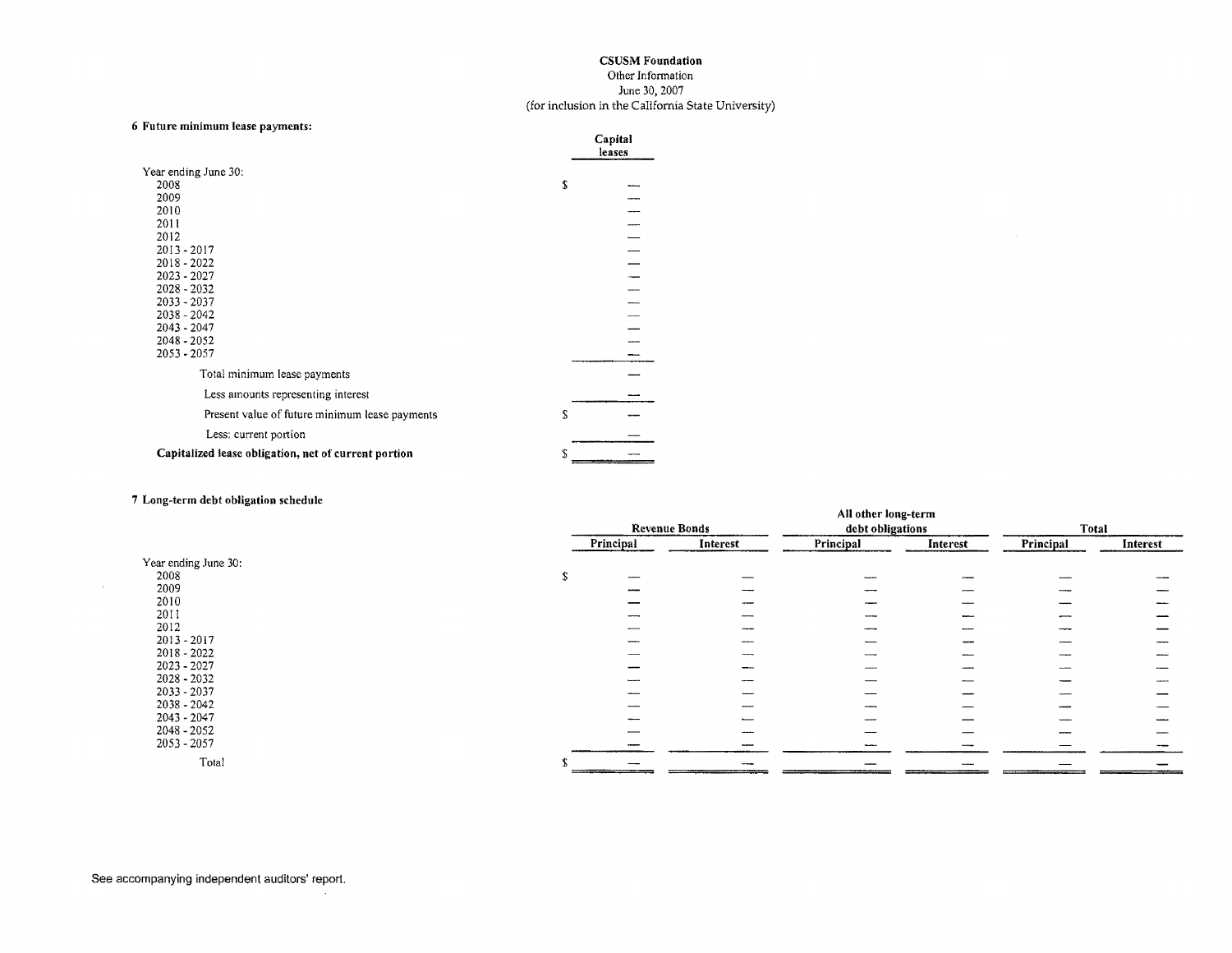#### Other Information June 30, 2007

#### (for inclusion in the California State University)

#### 8 The nature and amount of the prior period adjustment(s) recorded to beginning net assets - GASB Auxiliary Organizations:

|                                                        | <b>Net Asset</b><br>Class | Amount<br>Dr. (Cr.) |
|--------------------------------------------------------|---------------------------|---------------------|
| Net assets as of June 30, 2006, as previously reported |                           |                     |
| Prior period adjustments:                              |                           |                     |
| (list description of each adjustment)                  |                           |                     |
| (list description of each adjustment)                  |                           |                     |
| (list description of each adjustment)                  |                           |                     |
| (list description of each adjustment)<br>4             |                           |                     |
| (list description of each adjustment)                  |                           |                     |
|                                                        |                           |                     |
| Net assets as of June 30, 2006, as restated            |                           |                     |
|                                                        |                           |                     |

#### Provide a detailed breakdown of the journal entries booked to record each prior period adjustments:

|                                                              |    | Debit | Credit |
|--------------------------------------------------------------|----|-------|--------|
| Net asset class:<br>1 (breakdown of adjusting journal entry) | S  |       |        |
| Net asset class:<br>2 (breakdown of adjusting journal entry) |    |       |        |
| Net asset class:<br>3 (breakdown of adjusting journal entry) |    |       |        |
| Net asset class:<br>4 (breakdown of adjusting journal entry) |    |       |        |
| Net asset class:<br>5 (breakdown of adjusting journal entry) | S. |       |        |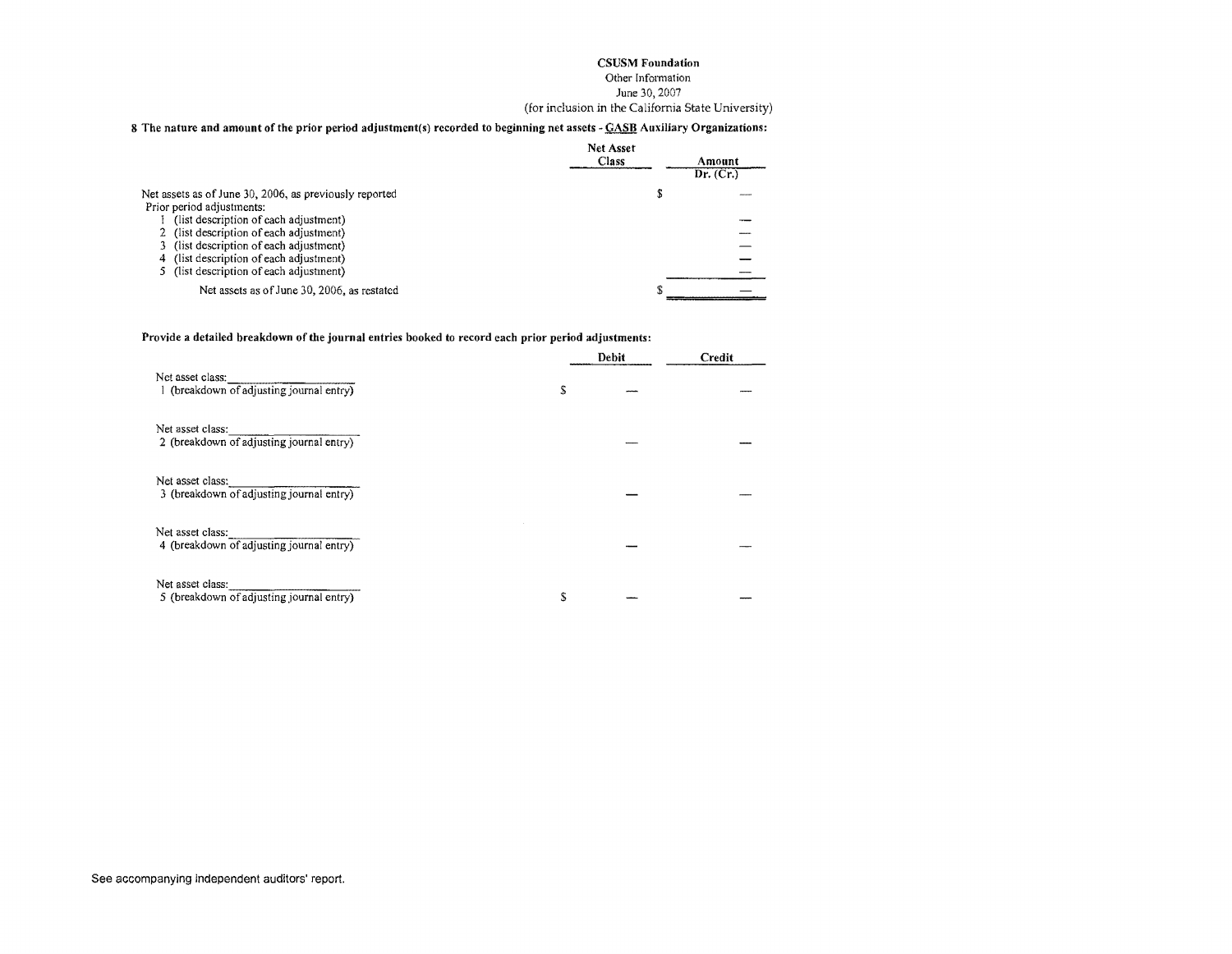#### Other lnfonnation June 30, 2007 (for inclusion in the California State University)

#### 9 The nature and amount of the prior period adjustment(s) recorded to beginning net assets - FASB Auxiliary Organizations:

|                                                                                     | <b>Net Asset</b><br>Class | Amount<br>Dr. (Cr.) |
|-------------------------------------------------------------------------------------|---------------------------|---------------------|
| Net assets as of June 30, 2006, as previously reported<br>Prior period adjustments: |                           |                     |
| (list description of each adjustment)                                               |                           |                     |
| (list description of each adjustment)<br>3 (list description of each adjustment)    |                           |                     |
| (list description of each adjustment)<br>4                                          |                           |                     |
| (list description of each adjustment)                                               |                           |                     |
| Net assets as of June 30, 2006, as restated                                         |                           |                     |

#### Provide a detailed breakdown of the journal entries booked to record each prior period adjustments:

|                                                              |   | Debit | Credit |
|--------------------------------------------------------------|---|-------|--------|
| Net asset class;<br>1 (breakdown of adjusting journal entry) | S |       |        |
| Net asset class:<br>2 (breakdown of adjusting journal entry) |   |       |        |
| Net asset class:<br>3 (breakdown of adjusting journal entry) |   |       |        |
| Net asset class:<br>4 (breakdown of adjusting journal entry) |   |       |        |
| Net asset class:<br>5 (breakdown of adjusting journal entry) | S |       |        |

 $\sim$ 

 $\sim$